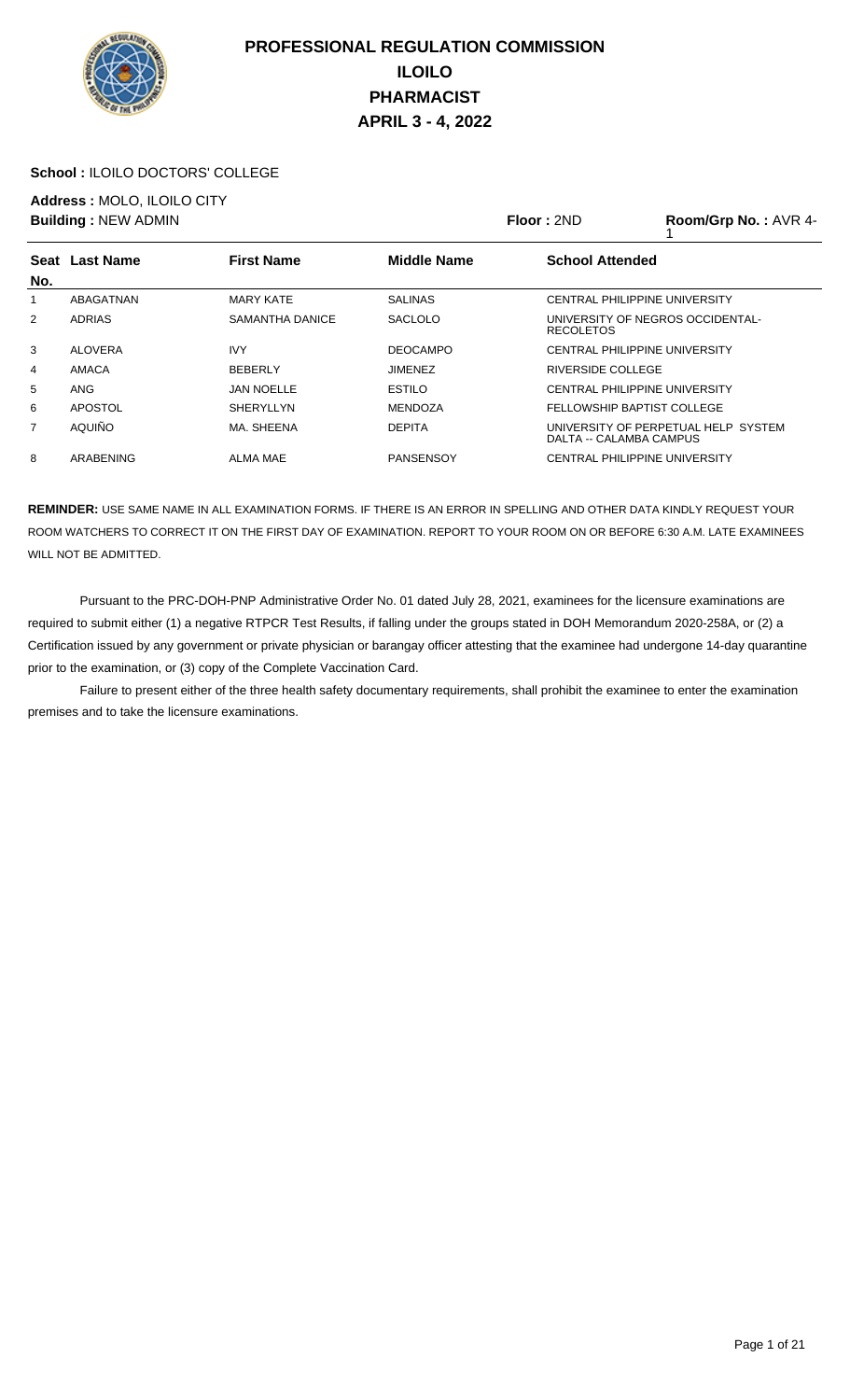

### **School :** ILOILO DOCTORS' COLLEGE

**Address :** MOLO, ILOILO CITY

|     | <b>Building: NEW ADMIN</b> |                          |                    | <b>Floor: 2ND</b>                    | Room/Grp No.: AVR 4- |
|-----|----------------------------|--------------------------|--------------------|--------------------------------------|----------------------|
| No. | Seat Last Name             | <b>First Name</b>        | <b>Middle Name</b> | <b>School Attended</b>               |                      |
| 1   | ARDEÑA                     | <b>FAME SYNDY</b>        | <b>DERLA</b>       | UNIVERSITY OF SAN AGUSTIN            |                      |
| 2   | ARROYO                     | <b>JEMIMAH KEZIAH</b>    | <b>PUGON</b>       | CENTRAL PHILIPPINE UNIVERSITY        |                      |
| 3   | <b>ASESOR</b>              | <b>GELLI ANDREA</b>      | <b>TISARO</b>      | <b>CENTRAL PHILIPPINE UNIVERSITY</b> |                      |
| 4   | <b>BAGAFORO</b>            | KAREN JOY                | <b>DUMALAY</b>     | <b>CENTRAL PHILIPPINE UNIVERSITY</b> |                      |
| 5   | <b>BAÑARES</b>             | <b>KARL SCOTT</b>        | <b>DELIMA</b>      | UNIVERSITY OF SAN AGUSTIN            |                      |
| 6   | <b>BARRIENTOS</b>          | <b>MA KIRSTEN NADINE</b> | <b>BARCOMA</b>     | UNIVERSITY OF SAN AGUSTIN            |                      |
| 7   | <b>BELGIRA</b>             | <b>ELLEN MAE</b>         | <b>GALLEGO</b>     | UNIVERSITY OF SAN AGUSTIN            |                      |
| 8   | <b>BERIA</b>               | EUNICE ANN               | CASTILLO           | <b>CENTRAL PHILIPPINE UNIVERSITY</b> |                      |

**REMINDER:** USE SAME NAME IN ALL EXAMINATION FORMS. IF THERE IS AN ERROR IN SPELLING AND OTHER DATA KINDLY REQUEST YOUR ROOM WATCHERS TO CORRECT IT ON THE FIRST DAY OF EXAMINATION. REPORT TO YOUR ROOM ON OR BEFORE 6:30 A.M. LATE EXAMINEES WILL NOT BE ADMITTED.

 Pursuant to the PRC-DOH-PNP Administrative Order No. 01 dated July 28, 2021, examinees for the licensure examinations are required to submit either (1) a negative RTPCR Test Results, if falling under the groups stated in DOH Memorandum 2020-258A, or (2) a Certification issued by any government or private physician or barangay officer attesting that the examinee had undergone 14-day quarantine prior to the examination, or (3) copy of the Complete Vaccination Card.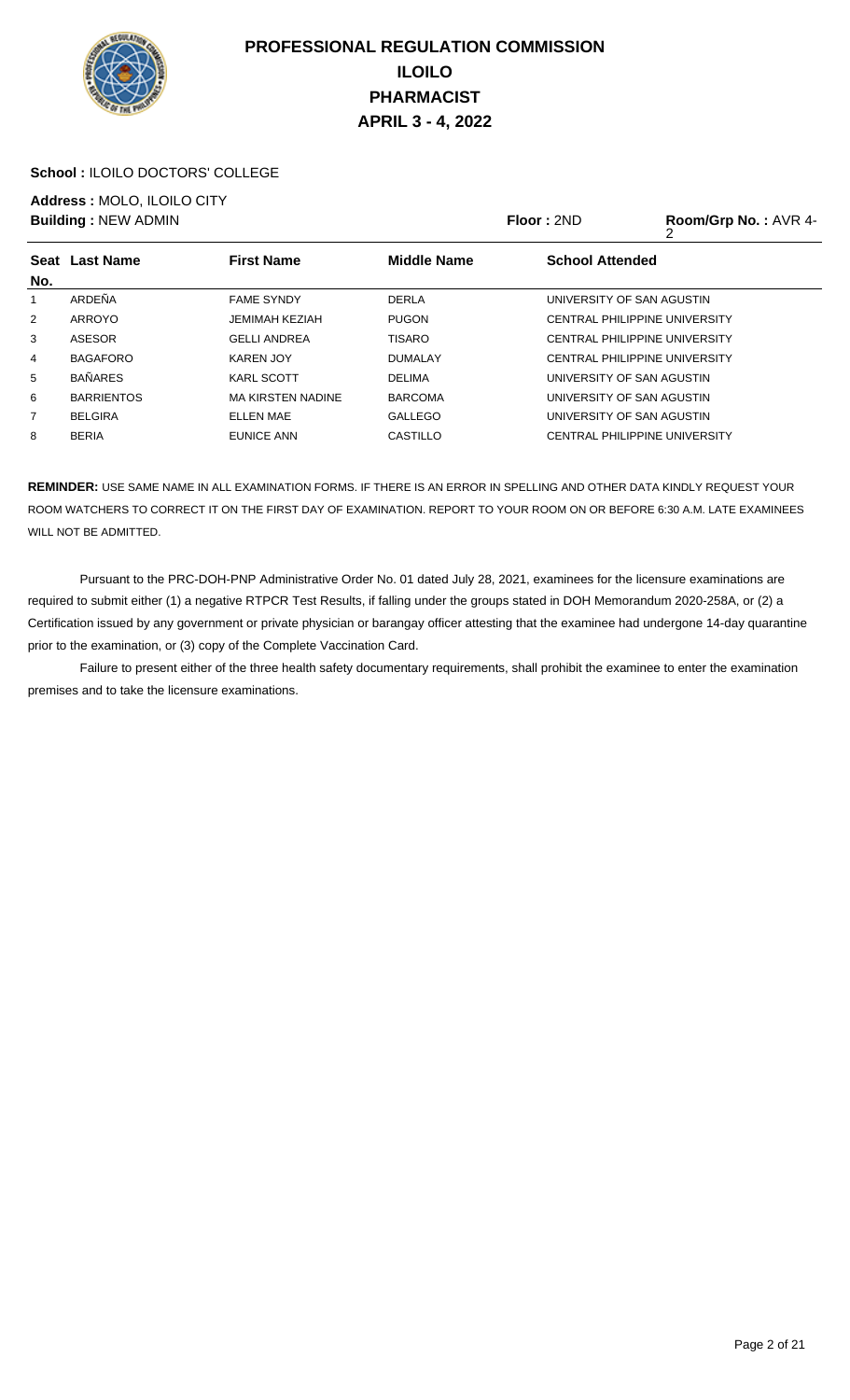

### **School :** ILOILO DOCTORS' COLLEGE

**Address :** MOLO, ILOILO CITY

|                | <b>Building: NEW ADMIN</b> |                        |                    | Floor: 2ND<br>Room/Grp No.: AVR 4-<br>3 |                                      |  |
|----------------|----------------------------|------------------------|--------------------|-----------------------------------------|--------------------------------------|--|
|                | Seat Last Name             | <b>First Name</b>      | <b>Middle Name</b> | <b>School Attended</b>                  |                                      |  |
| No.            |                            |                        |                    |                                         |                                      |  |
| 1              | <b>BOLERO</b>              | <b>CHANTAL KRISTIN</b> | <b>ORCENA</b>      | <b>RIVERSIDE COLLEGE</b>                |                                      |  |
| $\overline{2}$ | <b>BOLIVAR</b>             | <b>JOEDY MAE</b>       | <b>TIRADOR</b>     | <b>RIVERSIDE COLLEGE</b>                |                                      |  |
| 3              | <b>BOLOR</b>               | ANJELICA               | ABELLO             |                                         | SAINT GABRIEL COLLEGE-KALIBO         |  |
| $\overline{4}$ | <b>BONITE</b>              | <b>TAYLOR AMANDA</b>   | <b>SAJORNE</b>     |                                         | <b>CENTRAL PHILIPPINE UNIVERSITY</b> |  |
| 5              | <b>BORRA</b>               | <b>CHRISTIA MARIE</b>  | <b>SOURIBIO</b>    |                                         | <b>CENTRAL PHILIPPINE UNIVERSITY</b> |  |
| 6              | <b>BUNDA</b>               | <b>FHEZE PAULA</b>     | ALDEMA             |                                         | <b>CENTRAL PHILIPPINE UNIVERSITY</b> |  |
| $\overline{7}$ | CABALLERO                  | <b>JEMA JOY</b>        | <b>SOBREPEÑA</b>   |                                         | CENTRAL PHILIPPINE UNIVERSITY        |  |
| 8              | <b>CABATBAT</b>            | RACHEL JOY             | <b>ANACAN</b>      |                                         | UNIVERSITY OF SAN AGUSTIN            |  |

**REMINDER:** USE SAME NAME IN ALL EXAMINATION FORMS. IF THERE IS AN ERROR IN SPELLING AND OTHER DATA KINDLY REQUEST YOUR ROOM WATCHERS TO CORRECT IT ON THE FIRST DAY OF EXAMINATION. REPORT TO YOUR ROOM ON OR BEFORE 6:30 A.M. LATE EXAMINEES WILL NOT BE ADMITTED.

 Pursuant to the PRC-DOH-PNP Administrative Order No. 01 dated July 28, 2021, examinees for the licensure examinations are required to submit either (1) a negative RTPCR Test Results, if falling under the groups stated in DOH Memorandum 2020-258A, or (2) a Certification issued by any government or private physician or barangay officer attesting that the examinee had undergone 14-day quarantine prior to the examination, or (3) copy of the Complete Vaccination Card.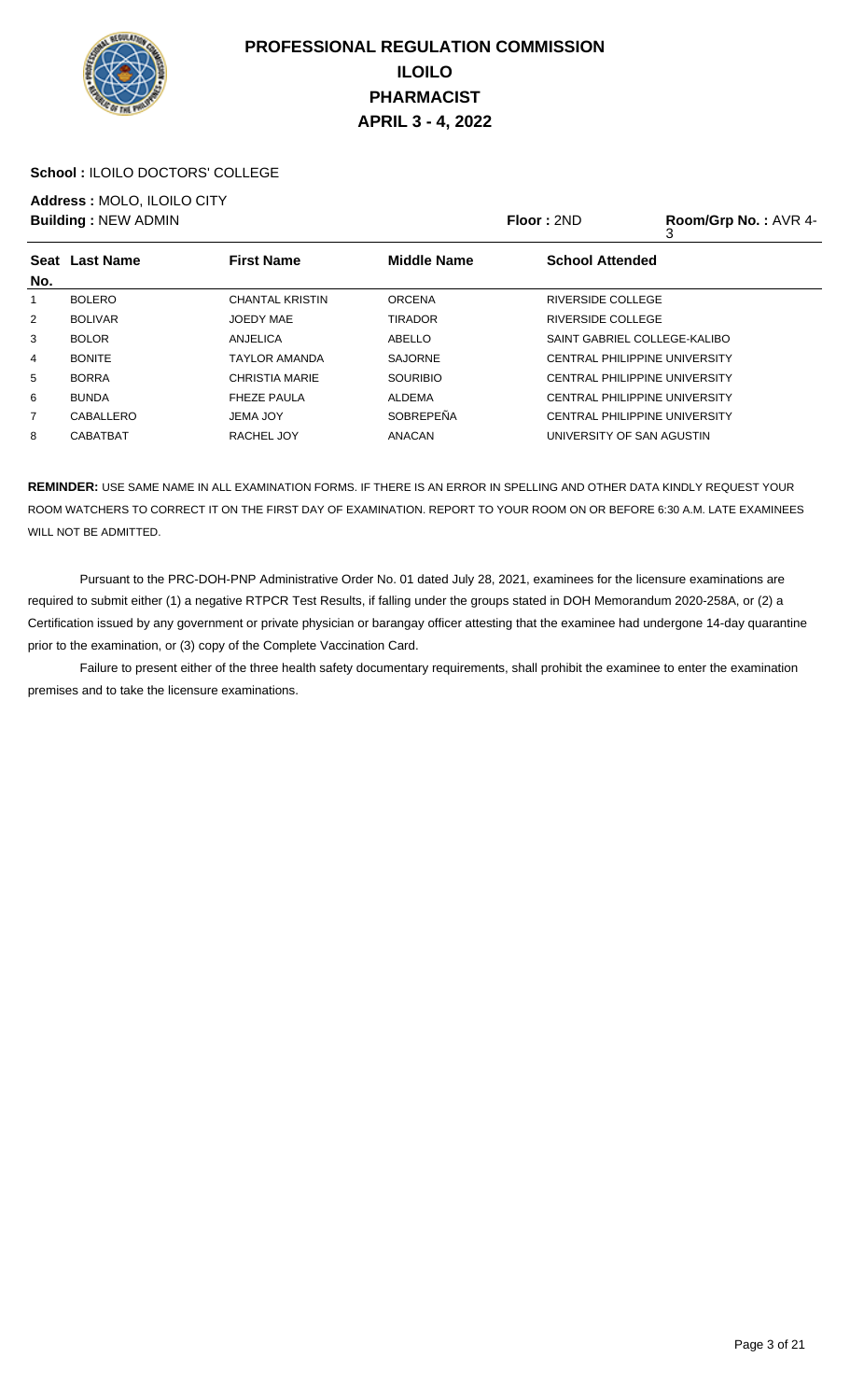

### **School :** ILOILO DOCTORS' COLLEGE

## **Address :** MOLO, ILOILO CITY

|                | <b>Building: NEW ADMIN</b> |                     |                    | Floor: 2ND                           | Room/Grp No.: 201 |
|----------------|----------------------------|---------------------|--------------------|--------------------------------------|-------------------|
| No.            | Seat Last Name             | <b>First Name</b>   | <b>Middle Name</b> | <b>School Attended</b>               |                   |
|                | CAMBEL                     | <b>SHANE PAUL</b>   | <b>OLEA</b>        | UNIVERSITY OF SAN AGUSTIN            |                   |
| 2              | CANDAME                    | APRIL JOY           | MANA-AY            | CENTRAL PHILIPPINE UNIVERSITY        |                   |
| 3              | CANILLO                    | <b>KEVIN JOHN</b>   | <b>OBAMOS</b>      | RIVERSIDE COLLEGE                    |                   |
| 4              | CATALUÑA                   | LAUREN              | <b>GALABO</b>      | <b>CENTRAL PHILIPPINE UNIVERSITY</b> |                   |
| 5              | CATAYOC                    | <b>HERJANE</b>      | <b>ROBERTO</b>     | SAINT GABRIEL COLLEGE-KALIBO         |                   |
| 6              | <b>CHOWDHURY</b>           | AMINAH AZIZ         | CASTILLO           | <b>CENTRAL PHILIPPINE UNIVERSITY</b> |                   |
| $\overline{7}$ | <b>CLARITO</b>             | LOREINE JANE        | <b>GEPULGANI</b>   | UNIVERSITY OF SAN AGUSTIN            |                   |
| 8              | <b>CLEMENTE</b>            | <b>MA. CRISTINA</b> | <b>GONZALES</b>    | SAINT GABRIEL COLLEGE-KALIBO         |                   |

**REMINDER:** USE SAME NAME IN ALL EXAMINATION FORMS. IF THERE IS AN ERROR IN SPELLING AND OTHER DATA KINDLY REQUEST YOUR ROOM WATCHERS TO CORRECT IT ON THE FIRST DAY OF EXAMINATION. REPORT TO YOUR ROOM ON OR BEFORE 6:30 A.M. LATE EXAMINEES WILL NOT BE ADMITTED.

 Pursuant to the PRC-DOH-PNP Administrative Order No. 01 dated July 28, 2021, examinees for the licensure examinations are required to submit either (1) a negative RTPCR Test Results, if falling under the groups stated in DOH Memorandum 2020-258A, or (2) a Certification issued by any government or private physician or barangay officer attesting that the examinee had undergone 14-day quarantine prior to the examination, or (3) copy of the Complete Vaccination Card.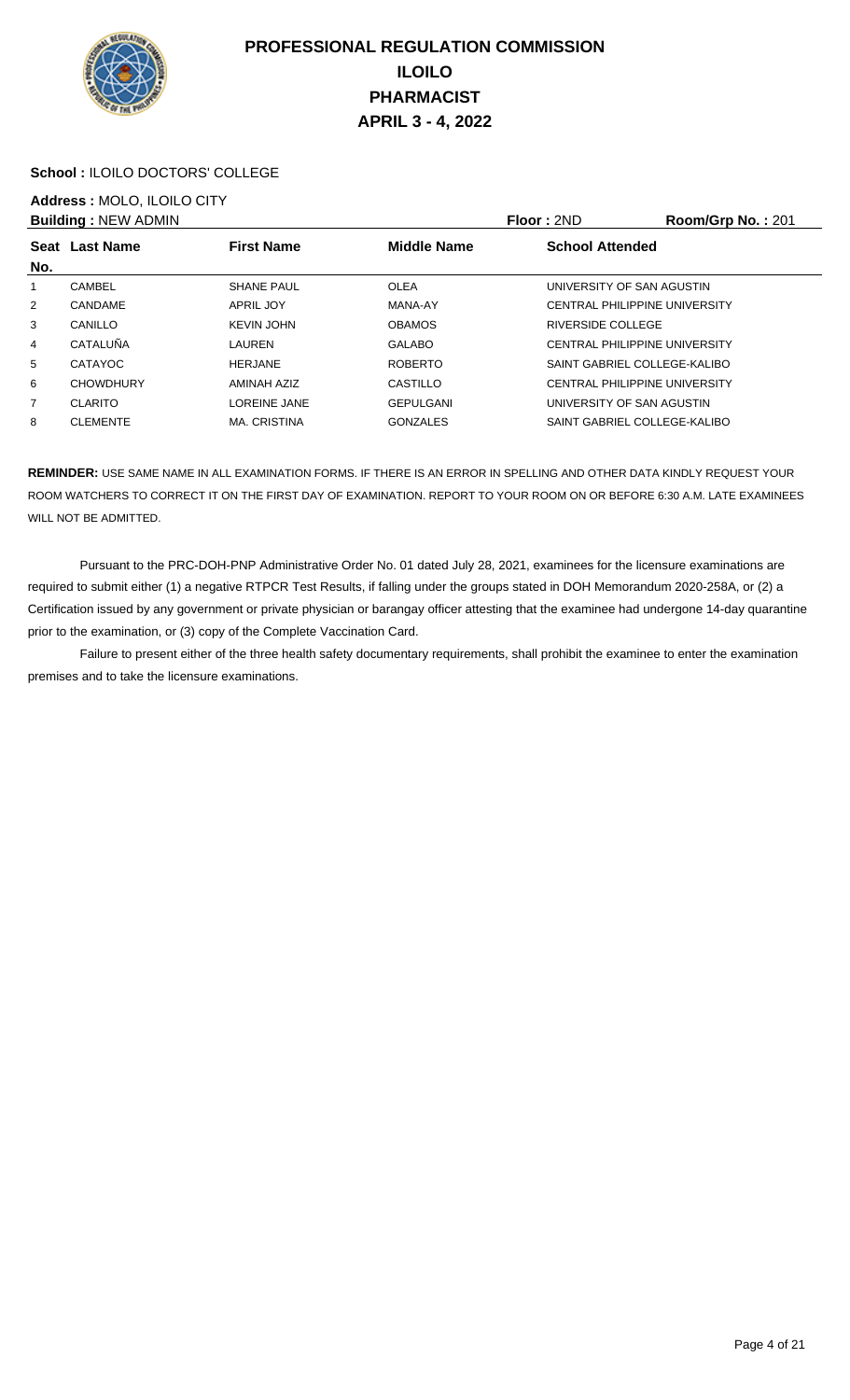

### **School :** ILOILO DOCTORS' COLLEGE

## **Address :** MOLO, ILOILO CITY

|                | <b>Building: NEW ADMIN</b> |                     |                    | Floor: 2ND                           | <b>Room/Grp No.: 203</b> |
|----------------|----------------------------|---------------------|--------------------|--------------------------------------|--------------------------|
| No.            | Seat Last Name             | <b>First Name</b>   | <b>Middle Name</b> | <b>School Attended</b>               |                          |
|                | CONLU                      | RYANNE ALEXIS       | <b>GOLEZ</b>       | UNIVERSITY OF SAN AGUSTIN            |                          |
| 2              | CORDERO                    | JAED                | <b>HERNAEZ</b>     | RIVERSIDE COLLEGE                    |                          |
| 3              | CORDOVA                    | <b>MERCY GRACE</b>  | <b>ORQUIA</b>      | CENTRAL PHILIPPINE UNIVERSITY        |                          |
| 4              | CORPUZ                     | TERESA JEAN         | VILLANUEVA         | CENTRAL PHILIPPINE UNIVERSITY        |                          |
| 5              | <b>CUBA</b>                | AIRA SHYNE          | <b>DUHINA</b>      | CENTRAL PHILIPPINE UNIVERSITY        |                          |
| 6              | <b>DAIRO</b>               | CHARMIE LOU         | <b>VIDO</b>        | UNIVERSITY OF SAN AGUSTIN            |                          |
| $\overline{7}$ | <b>DAROY</b>               | <b>ORLAND BRYAN</b> | <b>LEBITAN</b>     | <b>CENTRAL PHILIPPINE UNIVERSITY</b> |                          |
| 8              | <b>DAVID</b>               | <b>IDA LOUISE</b>   | PAGUNTALAN         | UNIVERSITY OF SAN AGUSTIN            |                          |

**REMINDER:** USE SAME NAME IN ALL EXAMINATION FORMS. IF THERE IS AN ERROR IN SPELLING AND OTHER DATA KINDLY REQUEST YOUR ROOM WATCHERS TO CORRECT IT ON THE FIRST DAY OF EXAMINATION. REPORT TO YOUR ROOM ON OR BEFORE 6:30 A.M. LATE EXAMINEES WILL NOT BE ADMITTED.

 Pursuant to the PRC-DOH-PNP Administrative Order No. 01 dated July 28, 2021, examinees for the licensure examinations are required to submit either (1) a negative RTPCR Test Results, if falling under the groups stated in DOH Memorandum 2020-258A, or (2) a Certification issued by any government or private physician or barangay officer attesting that the examinee had undergone 14-day quarantine prior to the examination, or (3) copy of the Complete Vaccination Card.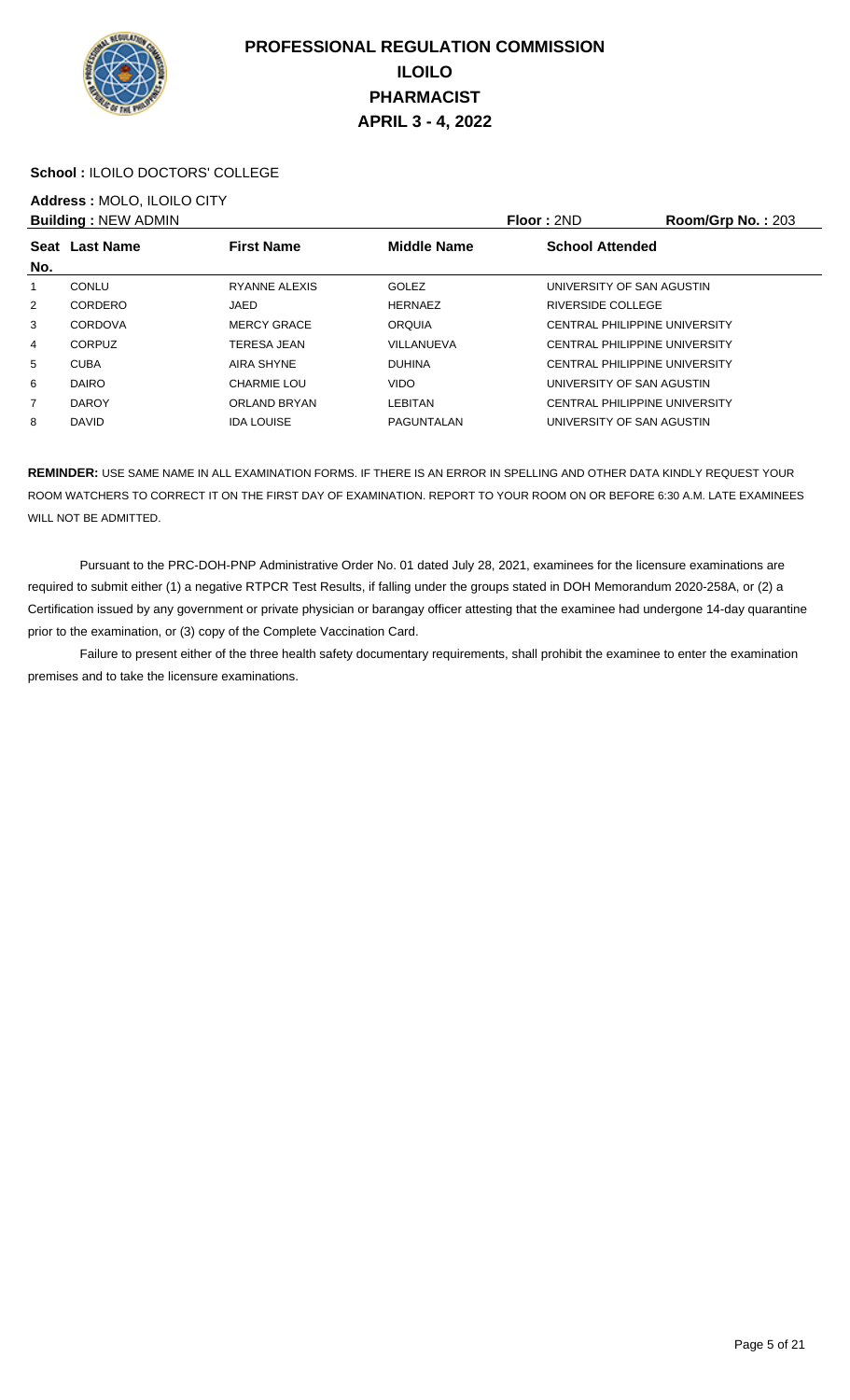

### **School :** ILOILO DOCTORS' COLLEGE

# **Address :** MOLO, ILOILO CITY

|                | <b>Building: NEW ADMIN</b> |                    |                    | Floor: 2ND                    | <b>Room/Grp No.: 205</b> |
|----------------|----------------------------|--------------------|--------------------|-------------------------------|--------------------------|
|                | Seat Last Name             | <b>First Name</b>  | <b>Middle Name</b> | <b>School Attended</b>        |                          |
| No.            |                            |                    |                    |                               |                          |
| 1              | DE LA CRUZ                 | <b>NIKKI MARIE</b> | <b>ANSINO</b>      | UNIVERSITY OF SAN AGUSTIN     |                          |
| 2              | DELA CRUZ                  | <b>PAULINE GEL</b> | OLID               | CENTRAL PHILIPPINE UNIVERSITY |                          |
| 3              | DELA OSTIA                 | <b>JEAN EVE</b>    | NALANGAN           | SAINT GABRIEL COLLEGE-KALIBO  |                          |
| 4              | <b>DELMINDO</b>            | <b>GINICA</b>      | <b>DAPITILLO</b>   | RIVERSIDE COLLEGE             |                          |
| 5              | <b>DEPAMAYLO</b>           | <b>SWEET</b>       | LAMBUSON           | CENTRAL PHILIPPINE UNIVERSITY |                          |
| 6              | <b>DEPEÑA</b>              | <b>DEMI MARIE</b>  | <b>AMISTOSO</b>    | CENTRAL PHILIPPINE UNIVERSITY |                          |
| $\overline{7}$ | <b>DIVINAGRACIA</b>        | <b>KAREN ANN</b>   | <b>NACIONALES</b>  | UNIVERSITY OF SAN AGUSTIN     |                          |
| 8              | <b>DUMAGUIT</b>            | SARAH              | <b>SANCEDA</b>     | CENTRAL PHILIPPINE UNIVERSITY |                          |

**REMINDER:** USE SAME NAME IN ALL EXAMINATION FORMS. IF THERE IS AN ERROR IN SPELLING AND OTHER DATA KINDLY REQUEST YOUR ROOM WATCHERS TO CORRECT IT ON THE FIRST DAY OF EXAMINATION. REPORT TO YOUR ROOM ON OR BEFORE 6:30 A.M. LATE EXAMINEES WILL NOT BE ADMITTED.

 Pursuant to the PRC-DOH-PNP Administrative Order No. 01 dated July 28, 2021, examinees for the licensure examinations are required to submit either (1) a negative RTPCR Test Results, if falling under the groups stated in DOH Memorandum 2020-258A, or (2) a Certification issued by any government or private physician or barangay officer attesting that the examinee had undergone 14-day quarantine prior to the examination, or (3) copy of the Complete Vaccination Card.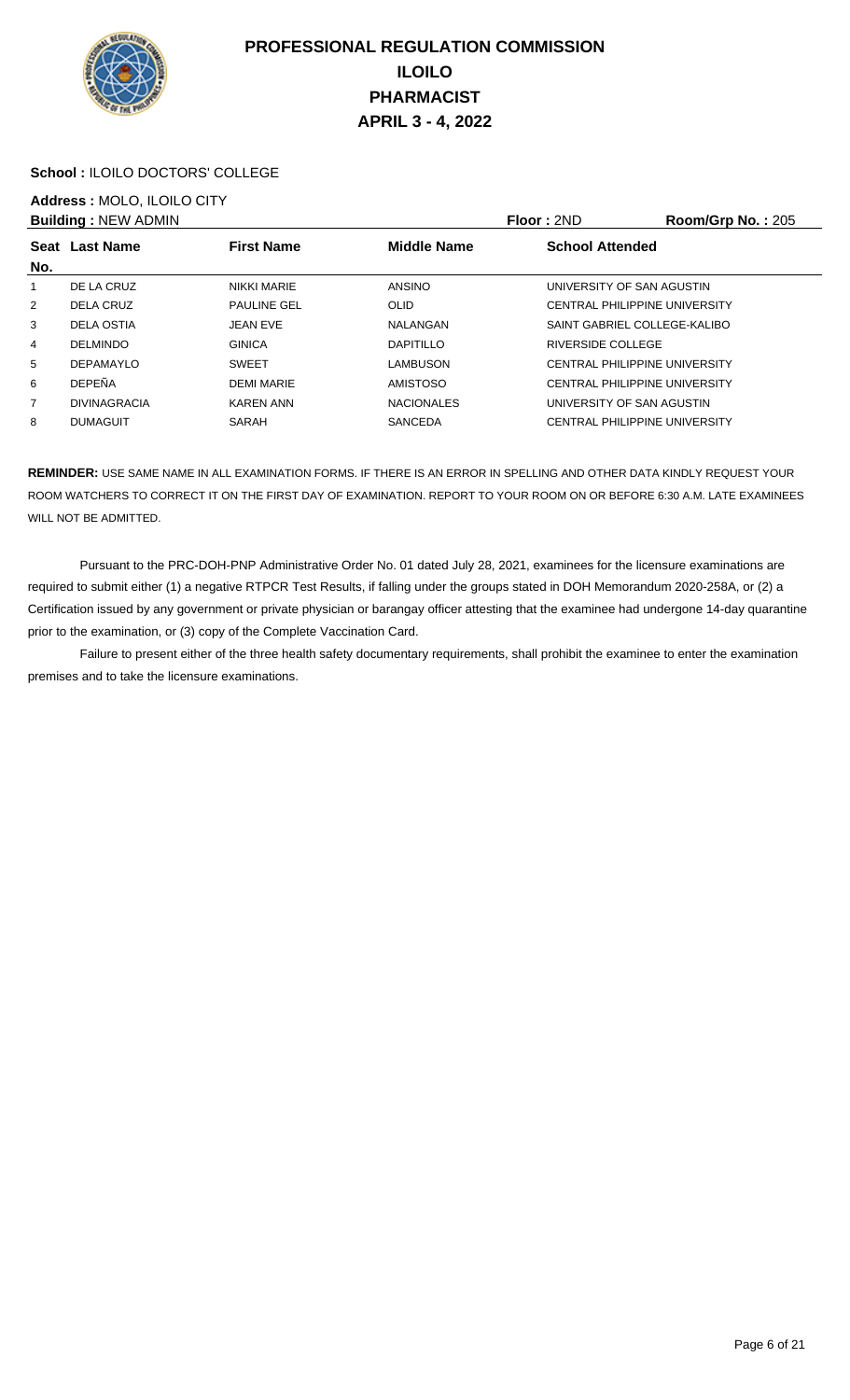

### **School :** ILOILO DOCTORS' COLLEGE

## **Address :** MOLO, ILOILO CITY

|                | <b>Building: NEW ADMIN</b> |                       |                    | Floor: 2ND                                           | <b>Room/Grp No.: 207</b> |
|----------------|----------------------------|-----------------------|--------------------|------------------------------------------------------|--------------------------|
| No.            | <b>Seat Last Name</b>      | <b>First Name</b>     | <b>Middle Name</b> | <b>School Attended</b>                               |                          |
| 1              | <b>DUMANCAS</b>            | <b>SARMEL MARIE</b>   | <b>GALON</b>       | UNIVERSITY OF SAN AGUSTIN                            |                          |
| $\overline{2}$ | ELEJAN                     | GEROLD                | <b>GALIMBA</b>     | UNIVERSITY OF SAN AGUSTIN                            |                          |
| 3              | <b>ENRIQUEZ</b>            | LADY LEE              | <b>RECODO</b>      | CENTRAL PHILIPPINE UNIVERSITY                        |                          |
| 4              | EREBAREN                   | CHARNY LEE            | <b>TAPLAC</b>      | CENTRAL PHILIPPINE UNIVERSITY                        |                          |
| 5              | <b>ESPEJO</b>              | <b>CHRISTINE JOY</b>  | <b>DIONISIO</b>    | UNIVERSITY OF NEGROS OCCIDENTAL-<br><b>RECOLETOS</b> |                          |
| 6              | EUSALA                     | <b>PAULINE JOY</b>    | EMANEL             | RIVERSIDE COLLEGE                                    |                          |
| $\overline{7}$ | EYOY                       | <b>JENISSE KRIZZA</b> | <b>TUGOT</b>       | RIVERSIDE COLLEGE                                    |                          |
| 8              | <b>FAJARDO</b>             | KATE ALEXIS           | MARAVILLA          | EMILIO AGUINALDO COLLEGE-MANILA                      |                          |

**REMINDER:** USE SAME NAME IN ALL EXAMINATION FORMS. IF THERE IS AN ERROR IN SPELLING AND OTHER DATA KINDLY REQUEST YOUR ROOM WATCHERS TO CORRECT IT ON THE FIRST DAY OF EXAMINATION. REPORT TO YOUR ROOM ON OR BEFORE 6:30 A.M. LATE EXAMINEES WILL NOT BE ADMITTED.

 Pursuant to the PRC-DOH-PNP Administrative Order No. 01 dated July 28, 2021, examinees for the licensure examinations are required to submit either (1) a negative RTPCR Test Results, if falling under the groups stated in DOH Memorandum 2020-258A, or (2) a Certification issued by any government or private physician or barangay officer attesting that the examinee had undergone 14-day quarantine prior to the examination, or (3) copy of the Complete Vaccination Card.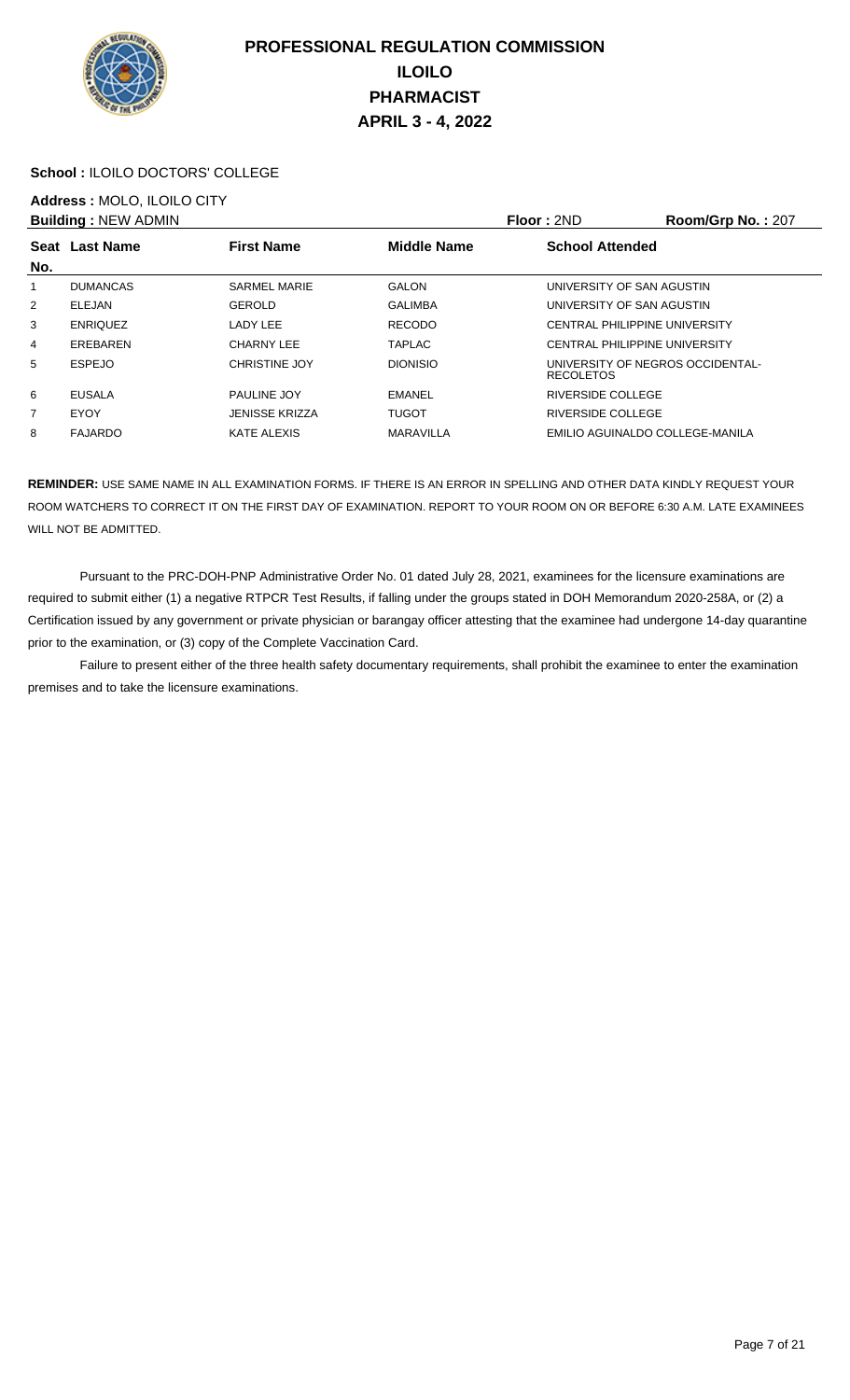

### **School :** ILOILO DOCTORS' COLLEGE

## **Address :** MOLO, ILOILO CITY

|                | <b>Building: NEW ADMIN</b> |                     |                    | Floor: 2ND                           | <b>Room/Grp No.: 202</b> |
|----------------|----------------------------|---------------------|--------------------|--------------------------------------|--------------------------|
|                | Seat Last Name             | <b>First Name</b>   | <b>Middle Name</b> | <b>School Attended</b>               |                          |
| No.            |                            |                     |                    |                                      |                          |
| 1              | <b>FARILLON</b>            | <b>YONILYN</b>      | <b>MONES</b>       | CENTRAL PHILIPPINE UNIVERSITY        |                          |
| 2              | <b>FERNANDEZ</b>           | DANICA EUNISA       | <b>CABANGISAN</b>  | UNIVERSITY OF SOUTHERN PHILIPPINES   |                          |
| 3              | <b>FILLE</b>               | <b>MYLPHEE KAYE</b> | <b>MONREAL</b>     | UNIVERSITY OF SAN AGUSTIN            |                          |
| 4              | <b>FLORES</b>              | <b>HERZY DIANA</b>  | CARDOZA            | <b>CENTRAL PHILIPPINE UNIVERSITY</b> |                          |
| 5              | <b>FLORETE</b>             | <b>CRISTINE JOY</b> | <b>SAMPANI</b>     | RIVERSIDE COLLEGE                    |                          |
| 6              | <b>FRANCO</b>              | RHYSTEL DAWN        | DE JESUS           | UNIVERSITY OF SAN AGUSTIN            |                          |
| $\overline{7}$ | <b>FUENTES</b>             | PRETCHEL MAY        | <b>GAYOMA</b>      | RIVERSIDE COLLEGE                    |                          |
| 8              | <b>FUENTES</b>             | <b>SHAINA KATE</b>  | <b>PACCIAL</b>     | SAINT GABRIEL COLLEGE-KALIBO         |                          |

**REMINDER:** USE SAME NAME IN ALL EXAMINATION FORMS. IF THERE IS AN ERROR IN SPELLING AND OTHER DATA KINDLY REQUEST YOUR ROOM WATCHERS TO CORRECT IT ON THE FIRST DAY OF EXAMINATION. REPORT TO YOUR ROOM ON OR BEFORE 6:30 A.M. LATE EXAMINEES WILL NOT BE ADMITTED.

 Pursuant to the PRC-DOH-PNP Administrative Order No. 01 dated July 28, 2021, examinees for the licensure examinations are required to submit either (1) a negative RTPCR Test Results, if falling under the groups stated in DOH Memorandum 2020-258A, or (2) a Certification issued by any government or private physician or barangay officer attesting that the examinee had undergone 14-day quarantine prior to the examination, or (3) copy of the Complete Vaccination Card.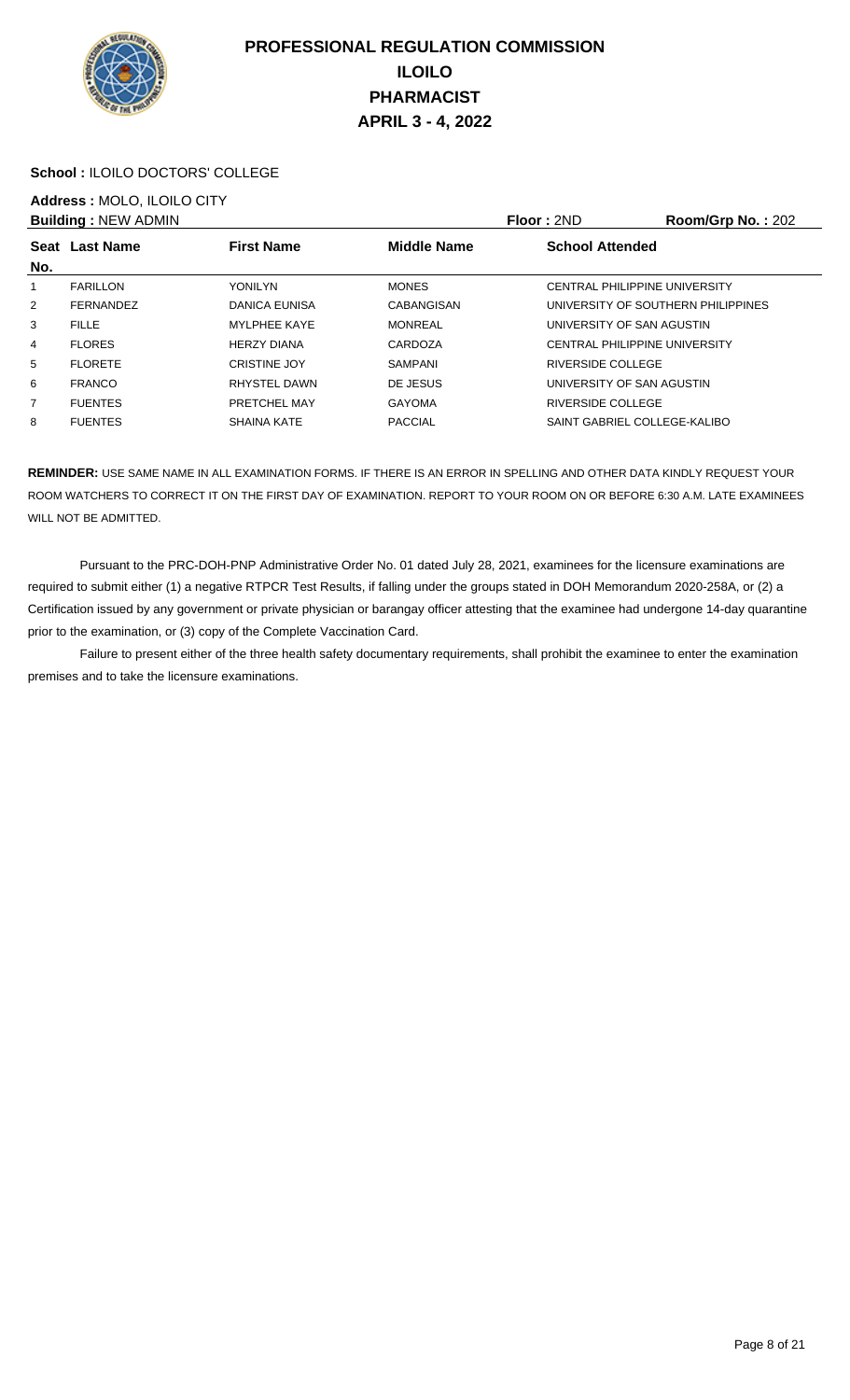

### **School :** ILOILO DOCTORS' COLLEGE

## **Address :** MOLO, ILOILO CITY

|                | <b>Building: NEW ADMIN</b> |                      |                    | <b>Floor: 2ND</b>                    | Room/Grp No.: 204 |
|----------------|----------------------------|----------------------|--------------------|--------------------------------------|-------------------|
|                | Seat Last Name             | <b>First Name</b>    | <b>Middle Name</b> | <b>School Attended</b>               |                   |
| No.            |                            |                      |                    |                                      |                   |
| 1              | <b>FULGENCIO</b>           | <b>IJ RENELL</b>     | PELAYO             | SAINT GABRIEL COLLEGE-KALIBO         |                   |
| 2              | GABAYOYO                   | LUVELLE EMILY        | <b>PACARDO</b>     | <b>CENTRAL PHILIPPINE UNIVERSITY</b> |                   |
| $\mathbf{3}$   | <b>GAJO</b>                | <b>GLORY MAE</b>     | <b>GALIA</b>       | <b>CENTRAL PHILIPPINE UNIVERSITY</b> |                   |
| 4              | GALLEGO                    | <b>CARL DRAKE</b>    | CAÑETE             | <b>CENTRAL PHILIPPINE UNIVERSITY</b> |                   |
| 5              | <b>GARCIA</b>              | PEARLY JOY           | <b>PACHICO</b>     | UNIVERSITY OF SAN AGUSTIN            |                   |
| 6              | GAURAN                     | <b>NETTHEA PEARL</b> | <b>PILLO</b>       | <b>CENTRAL PHILIPPINE UNIVERSITY</b> |                   |
| $\overline{7}$ | <b>GAYONA</b>              | SARAH JOY            | SANTILLAN          | UNIVERSITY OF SAN AGUSTIN            |                   |
| 8              | <b>GEPULLE</b>             | <b>LAICA LOUISE</b>  | <b>HERNAEZ</b>     | <b>RIVERSIDE COLLEGE</b>             |                   |

**REMINDER:** USE SAME NAME IN ALL EXAMINATION FORMS. IF THERE IS AN ERROR IN SPELLING AND OTHER DATA KINDLY REQUEST YOUR ROOM WATCHERS TO CORRECT IT ON THE FIRST DAY OF EXAMINATION. REPORT TO YOUR ROOM ON OR BEFORE 6:30 A.M. LATE EXAMINEES WILL NOT BE ADMITTED.

 Pursuant to the PRC-DOH-PNP Administrative Order No. 01 dated July 28, 2021, examinees for the licensure examinations are required to submit either (1) a negative RTPCR Test Results, if falling under the groups stated in DOH Memorandum 2020-258A, or (2) a Certification issued by any government or private physician or barangay officer attesting that the examinee had undergone 14-day quarantine prior to the examination, or (3) copy of the Complete Vaccination Card.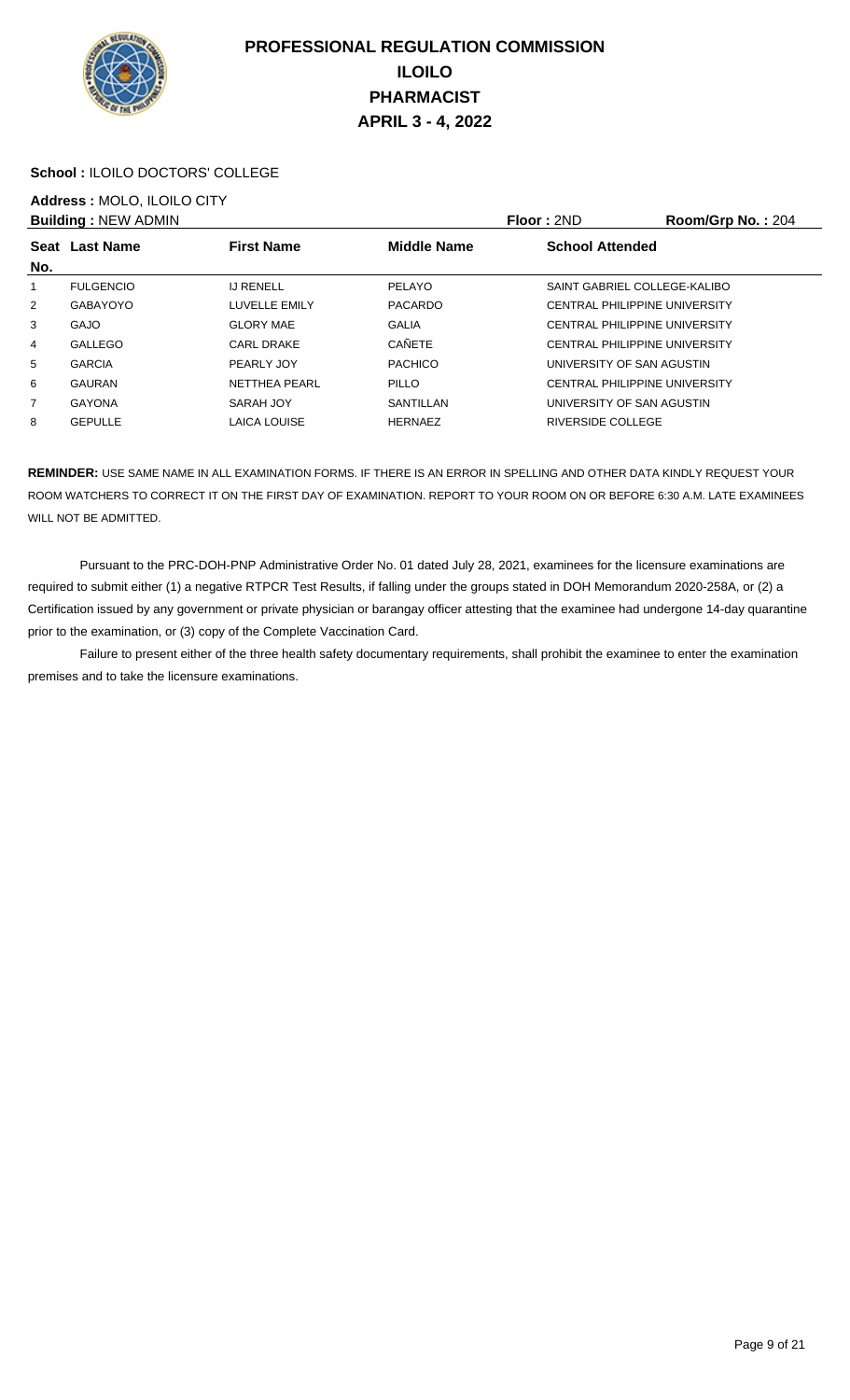

### **School :** ILOILO DOCTORS' COLLEGE

## **Address :** MOLO, ILOILO CITY

|                | <b>Building: NEW ADMIN</b> |                   |                    | Floor: 2ND                                           | <b>Room/Grp No.: 206</b> |
|----------------|----------------------------|-------------------|--------------------|------------------------------------------------------|--------------------------|
| No.            | Seat Last Name             | <b>First Name</b> | <b>Middle Name</b> | <b>School Attended</b>                               |                          |
| 1              | <b>GIMENO</b>              | CHYV VALERIE      | CARTAGENA          | CENTRAL PHILIPPINE UNIVERSITY                        |                          |
| $\overline{2}$ | GONZALES                   | ERIKA MARIE       | <b>JORE</b>        | CENTRAL PHILIPPINE UNIVERSITY                        |                          |
| 3              | GORRO                      | <b>HYDRA MAE</b>  | <b>ORTIGOSA</b>    | RIVERSIDE COLLEGE                                    |                          |
| $\overline{4}$ | <b>HERLANDEZ</b>           | <b>MARY HOPE</b>  | <b>HERMONIO</b>    | <b>CENTRAL PHILIPPINE UNIVERSITY</b>                 |                          |
| 5              | <b>HERMOGILA</b>           | <b>MICAH</b>      | JABLAN             | CENTRAL PHILIPPINE UNIVERSITY                        |                          |
| 6              | <b>HONTORIA</b>            | YANIKA            | <b>JEMILLA</b>     | UNIVERSITY OF SAN AGUSTIN                            |                          |
| $\overline{7}$ | <b>HUILAR</b>              | <b>JENKINS</b>    | <b>DIAZ</b>        | UNIVERSITY OF NEGROS OCCIDENTAL-<br><b>RECOLETOS</b> |                          |
| 8              | <b>IBAÑEZ</b>              | <b>COLEEN MAE</b> | <b>CEBREROS</b>    | <b>CENTRAL PHILIPPINE UNIVERSITY</b>                 |                          |
|                |                            |                   |                    |                                                      |                          |

**REMINDER:** USE SAME NAME IN ALL EXAMINATION FORMS. IF THERE IS AN ERROR IN SPELLING AND OTHER DATA KINDLY REQUEST YOUR ROOM WATCHERS TO CORRECT IT ON THE FIRST DAY OF EXAMINATION. REPORT TO YOUR ROOM ON OR BEFORE 6:30 A.M. LATE EXAMINEES WILL NOT BE ADMITTED.

 Pursuant to the PRC-DOH-PNP Administrative Order No. 01 dated July 28, 2021, examinees for the licensure examinations are required to submit either (1) a negative RTPCR Test Results, if falling under the groups stated in DOH Memorandum 2020-258A, or (2) a Certification issued by any government or private physician or barangay officer attesting that the examinee had undergone 14-day quarantine prior to the examination, or (3) copy of the Complete Vaccination Card.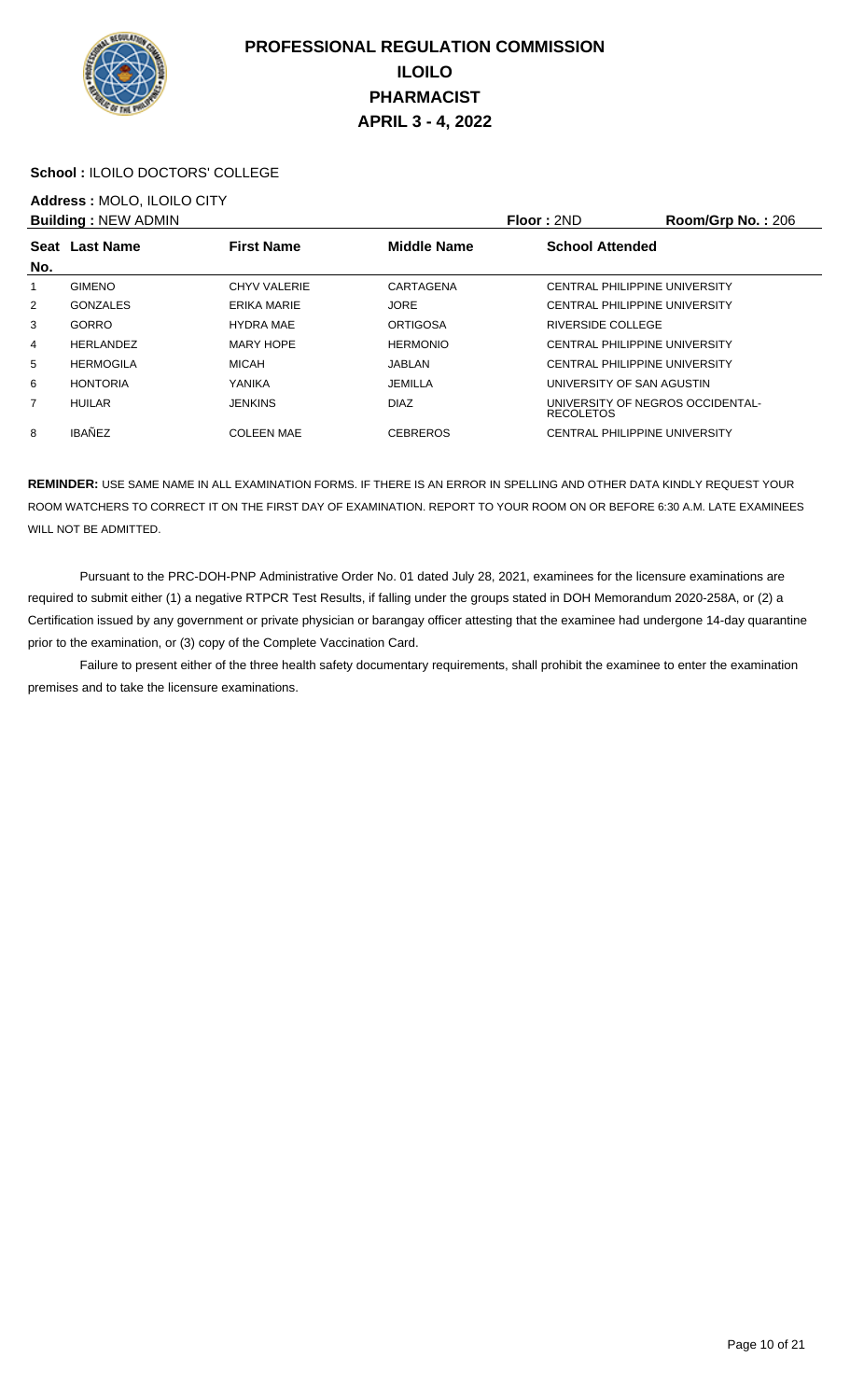

### **School :** ILOILO DOCTORS' COLLEGE

## **Address :** MOLO, ILOILO CITY

|                | <b>Building: NEW ADMIN</b> |                        |                    | Floor: 2ND                    | Room/Grp No.: 208 |
|----------------|----------------------------|------------------------|--------------------|-------------------------------|-------------------|
|                | Seat Last Name             | <b>First Name</b>      | <b>Middle Name</b> | <b>School Attended</b>        |                   |
| No.            |                            |                        |                    |                               |                   |
|                | <b>IMPERIAL</b>            | <b>MARK ANTHONY</b>    | <b>INUMAN</b>      | CENTRAL PHILIPPINE UNIVERSITY |                   |
| $\overline{2}$ | <b>ISIDERIO</b>            | <b>IDA CELESTE</b>     | <b>HEMBRA</b>      | UNIVERSITY OF SAN AGUSTIN     |                   |
| 3              | <b>ITONA</b>               | MAYVELYN               | <b>GURO</b>        | FELLOWSHIP BAPTIST COLLEGE    |                   |
| 4              | JALBUENA                   | <b>CHRISTINE MARIE</b> | <b>PUDADERA</b>    | CENTRAL PHILIPPINE UNIVERSITY |                   |
| 5              | JAMELARIN                  | JANNA ROSE             | <b>VILLA</b>       | CENTRAL PHILIPPINE UNIVERSITY |                   |
| 6              | JAMELO                     | <b>RENEE ROSE</b>      | <b>ALENAJE</b>     | CENTRAL PHILIPPINE UNIVERSITY |                   |
| 7              | <b>JANOLINO</b>            | DAINSYL JOHN           | <b>ORTEGA</b>      | CENTRAL PHILIPPINE UNIVERSITY |                   |
| 8              | JARDELEZA                  | <b>JASHMINE MYNE</b>   | <b>PADILLA</b>     | RIVERSIDE COLLEGE             |                   |
| 9              | <b>JAUOD</b>               | ALOYSIUS NOE           | VILLANUEVA         | SAINT GABRIEL COLLEGE-KALIBO  |                   |
|                |                            |                        |                    |                               |                   |

**REMINDER:** USE SAME NAME IN ALL EXAMINATION FORMS. IF THERE IS AN ERROR IN SPELLING AND OTHER DATA KINDLY REQUEST YOUR ROOM WATCHERS TO CORRECT IT ON THE FIRST DAY OF EXAMINATION. REPORT TO YOUR ROOM ON OR BEFORE 6:30 A.M. LATE EXAMINEES WILL NOT BE ADMITTED.

 Pursuant to the PRC-DOH-PNP Administrative Order No. 01 dated July 28, 2021, examinees for the licensure examinations are required to submit either (1) a negative RTPCR Test Results, if falling under the groups stated in DOH Memorandum 2020-258A, or (2) a Certification issued by any government or private physician or barangay officer attesting that the examinee had undergone 14-day quarantine prior to the examination, or (3) copy of the Complete Vaccination Card.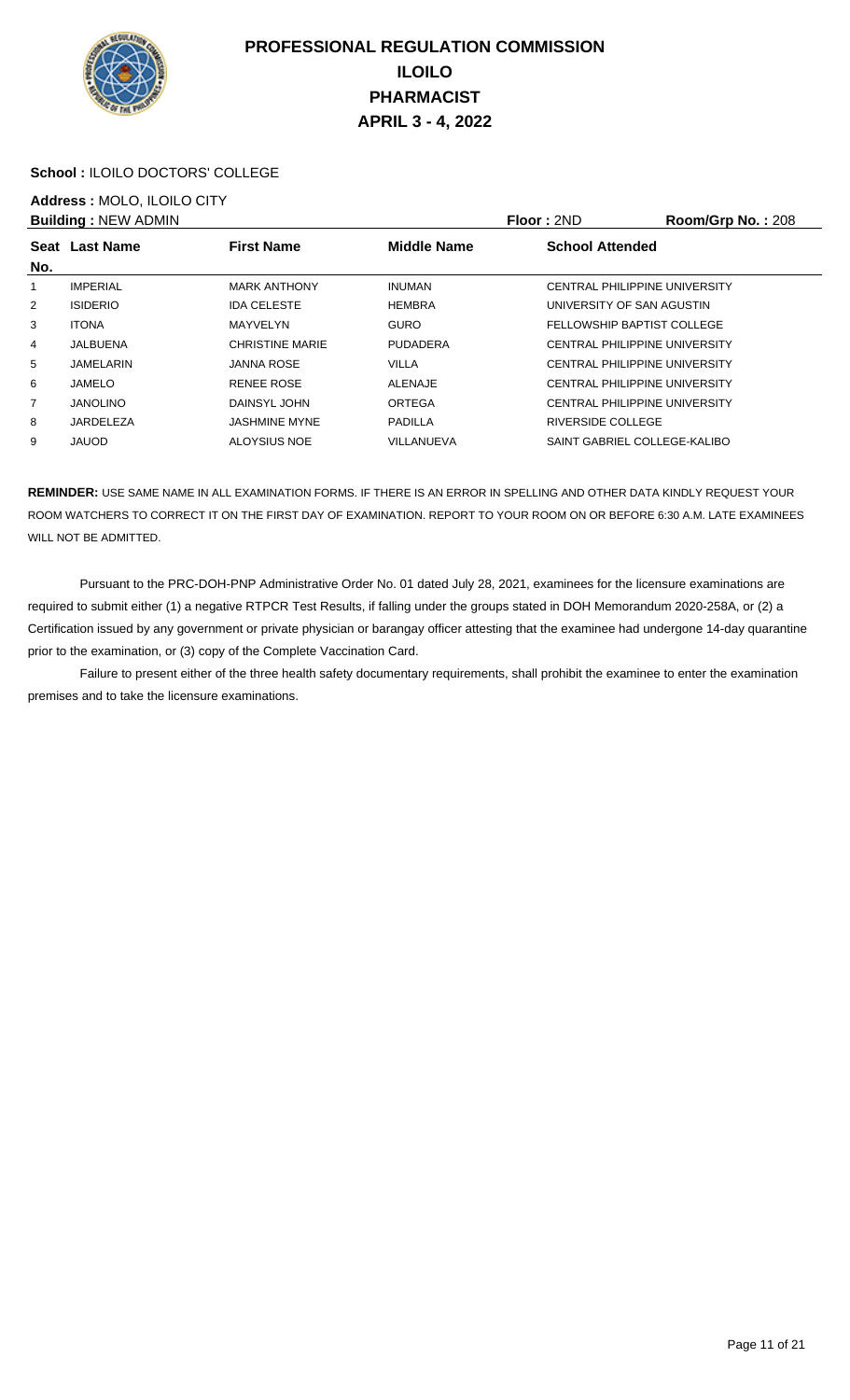

### **School :** ILOILO DOCTORS' COLLEGE

## **Address :** MOLO, ILOILO CITY

|                | <b>Building: NEW ADMIN</b> |                         |                    | Floor: 2ND                    | Room/Grp No.: 210 |
|----------------|----------------------------|-------------------------|--------------------|-------------------------------|-------------------|
|                | Seat Last Name             | <b>First Name</b>       | <b>Middle Name</b> | <b>School Attended</b>        |                   |
| No.            |                            |                         |                    |                               |                   |
|                | <b>JONDANERO</b>           | <b>ROSE LYN</b>         | <b>MARTINEZ</b>    | UNIVERSITY OF SAN AGUSTIN     |                   |
| $\overline{2}$ | LABOR                      | <b>JESSY MELISSE</b>    | CONSTANTINO        | UNIVERSITY OF SAN AGUSTIN     |                   |
| 3              | <b>LACSON</b>              | <b>FAYE NICOLE</b>      | <b>MARIÑO</b>      | RIVERSIDE COLLEGE             |                   |
| 4              | <b>LATUMBO</b>             | <b>NZY NICOLE MARRI</b> | <b>FLORECE</b>     | UNIVERSITY OF SAN AGUSTIN     |                   |
| 5              | <b>LAUDENORIO</b>          | <b>MYRA</b>             | <b>DEMASIADO</b>   | RIVERSIDE COLLEGE             |                   |
| 6              | LERIO                      | <b>NESJE</b>            | VILLANUEVA         | CENTRAL PHILIPPINE UNIVERSITY |                   |
| $\overline{7}$ | LIM                        | MA. VICTORIA            | <b>TOBOSO</b>      | UNIVERSITY OF SAN AGUSTIN     |                   |
| 8              | <b>LIMBAGA</b>             | ELIJAH JOB              | ENARLE             | CENTRAL PHILIPPINE UNIVERSITY |                   |
| 9              | <b>LOCSIN</b>              | ANGELICA                | <b>JARULAN</b>     | <b>RIVERSIDE COLLEGE</b>      |                   |
|                |                            |                         |                    |                               |                   |

**REMINDER:** USE SAME NAME IN ALL EXAMINATION FORMS. IF THERE IS AN ERROR IN SPELLING AND OTHER DATA KINDLY REQUEST YOUR ROOM WATCHERS TO CORRECT IT ON THE FIRST DAY OF EXAMINATION. REPORT TO YOUR ROOM ON OR BEFORE 6:30 A.M. LATE EXAMINEES WILL NOT BE ADMITTED.

 Pursuant to the PRC-DOH-PNP Administrative Order No. 01 dated July 28, 2021, examinees for the licensure examinations are required to submit either (1) a negative RTPCR Test Results, if falling under the groups stated in DOH Memorandum 2020-258A, or (2) a Certification issued by any government or private physician or barangay officer attesting that the examinee had undergone 14-day quarantine prior to the examination, or (3) copy of the Complete Vaccination Card.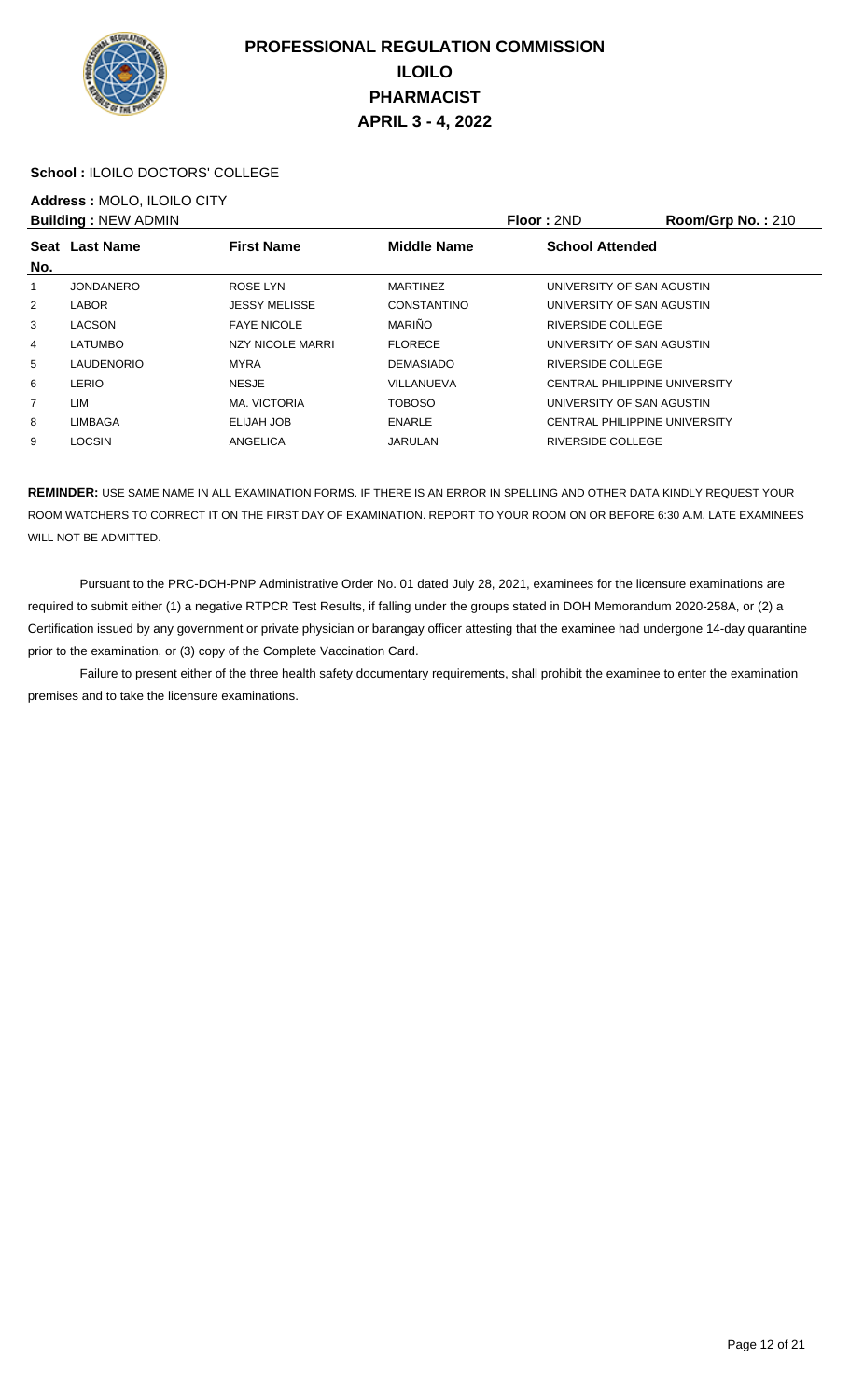

### **School :** ILOILO DOCTORS' COLLEGE

## **Address :** MOLO, ILOILO CITY

|     | <b>Building: NEW ADMIN</b> |                       |                    | Floor: 2ND                           | Room/Grp No.: 212 |
|-----|----------------------------|-----------------------|--------------------|--------------------------------------|-------------------|
| No. | Seat Last Name             | <b>First Name</b>     | <b>Middle Name</b> | <b>School Attended</b>               |                   |
|     |                            |                       |                    |                                      |                   |
|     | LOZADA                     | DANA FAE              | <b>BERNABE</b>     | UNIVERSITY OF SAN AGUSTIN            |                   |
| 2   | MACABALES                  | <b>BABY SHARI ANN</b> | <b>PINTOR</b>      | SAINT GABRIEL COLLEGE-KALIBO         |                   |
| 3   | <b>MAESTRECAMPO</b>        | ANN JELAINE           | <b>MOBO</b>        | RIVERSIDE COLLEGE                    |                   |
| 4   | <b>MAGALLANES</b>          | <b>STEPHEN</b>        | <b>BABELA</b>      | RIVERSIDE COLLEGE                    |                   |
| 5   | MAGBANUA                   | <b>SHERRY</b>         | <b>SOLOMON</b>     | RIVERSIDE COLLEGE                    |                   |
| 6   | <b>MAGLANTAY</b>           | N'ANDREA PAULA        | <b>GERVACIO</b>    | UNIVERSITY OF SAN AGUSTIN            |                   |
| 7   | <b>MAGNO</b>               | PETER DALE            | <b>DEMAFILES</b>   | CENTRAL PHILIPPINE UNIVERSITY        |                   |
| 8   | MAMAUAG                    | ANGELICA              | SANTERVA           | UNIVERSITY OF SAN AGUSTIN            |                   |
| 9   | <b>MARGEN</b>              | <b>LEZYL GRACE</b>    | <b>DELA CRUZ</b>   | <b>CENTRAL PHILIPPINE UNIVERSITY</b> |                   |
|     |                            |                       |                    |                                      |                   |

**REMINDER:** USE SAME NAME IN ALL EXAMINATION FORMS. IF THERE IS AN ERROR IN SPELLING AND OTHER DATA KINDLY REQUEST YOUR ROOM WATCHERS TO CORRECT IT ON THE FIRST DAY OF EXAMINATION. REPORT TO YOUR ROOM ON OR BEFORE 6:30 A.M. LATE EXAMINEES WILL NOT BE ADMITTED.

 Pursuant to the PRC-DOH-PNP Administrative Order No. 01 dated July 28, 2021, examinees for the licensure examinations are required to submit either (1) a negative RTPCR Test Results, if falling under the groups stated in DOH Memorandum 2020-258A, or (2) a Certification issued by any government or private physician or barangay officer attesting that the examinee had undergone 14-day quarantine prior to the examination, or (3) copy of the Complete Vaccination Card.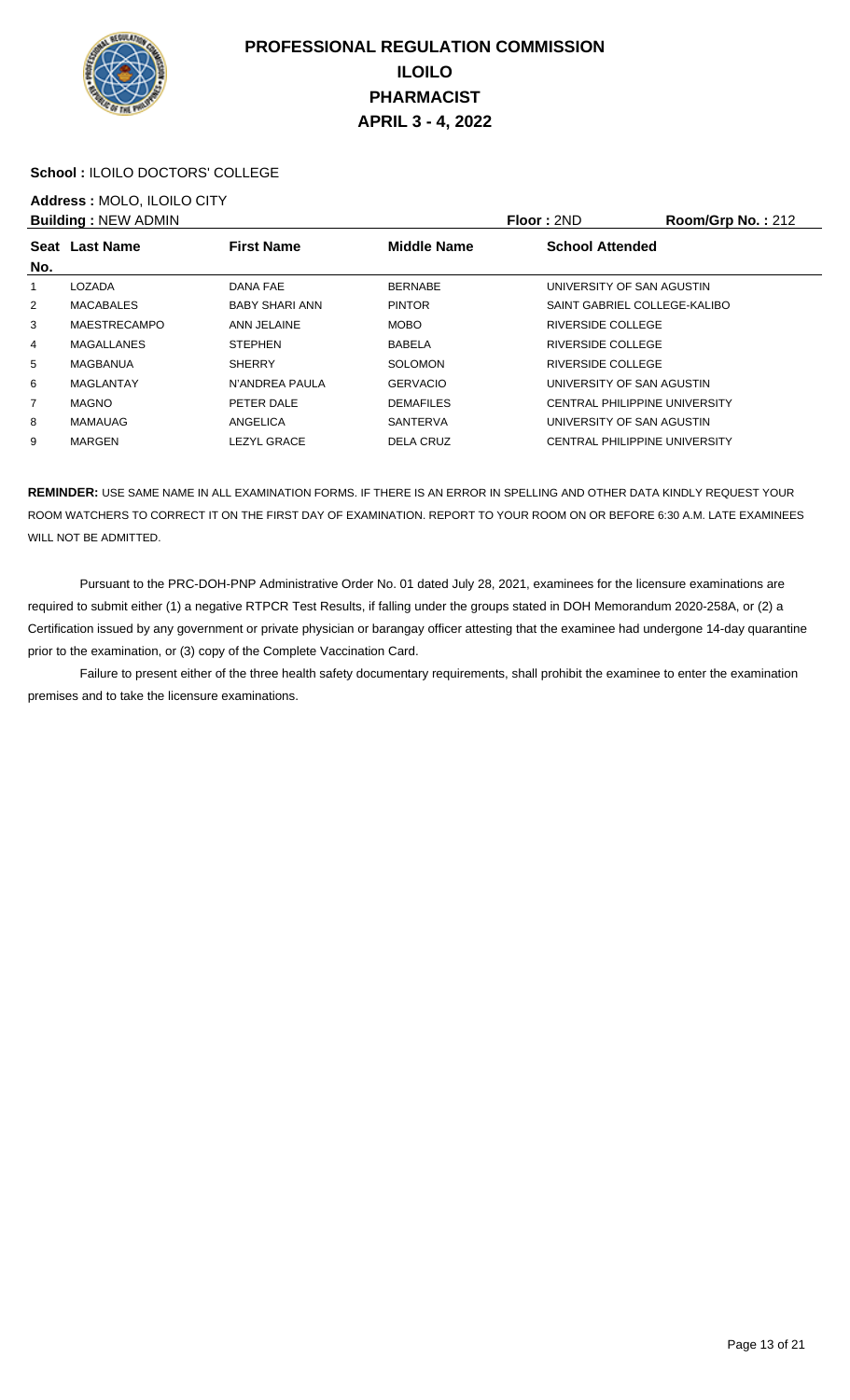

### **School :** ILOILO DOCTORS' COLLEGE

## **Address :** MOLO, ILOILO CITY

|                | <b>Building: NEW ADMIN</b> |                           |                    | Floor: 2ND                           | Room/Grp No.: 214 |
|----------------|----------------------------|---------------------------|--------------------|--------------------------------------|-------------------|
|                | Seat Last Name             | <b>First Name</b>         | <b>Middle Name</b> | <b>School Attended</b>               |                   |
| No.            |                            |                           |                    |                                      |                   |
|                | <b>MAYANG</b>              | <b>CHRISTINE JESSA</b>    | <b>DELFIN</b>      | RIVERSIDE COLLEGE                    |                   |
| $\overline{2}$ | <b>MIRANDA</b>             | <b>SHIELO</b>             | <b>DUMAGO</b>      | <b>RIVERSIDE COLLEGE</b>             |                   |
| 3              | <b>MOLATE</b>              | ROSELLE MAE               | <b>MUYNA</b>       | <b>CENTRAL PHILIPPINE UNIVERSITY</b> |                   |
| 4              | <b>MONDERIN</b>            | <b>HANNA</b>              | <b>OROCIO</b>      | UNIVERSITY OF LUZON (LUZON COLL.)    |                   |
| 5              | <b>MONTERO</b>             | <b>IVANNA</b>             | <b>PEREZ</b>       | RIVERSIDE COLLEGE                    |                   |
| 6              | <b>MORENO</b>              | KIRSTEL JOY               | <b>ESTOS</b>       | CENTRAL PHILIPPINE UNIVERSITY        |                   |
| $\overline{7}$ | <b>MOVILLON</b>            | <b>FRANCES CANDELARIA</b> | <b>NEPUCPAN</b>    | UNIVERSITY OF SAN AGUSTIN            |                   |
| 8              | <b>MUYCO</b>               | <b>DREX MICHAEL</b>       | <b>PANADO</b>      | CENTRAL PHILIPPINE UNIVERSITY        |                   |
| 9              | <b>NAVARRO</b>             | <b>CHLOE</b>              | <b>SANCHEZ</b>     | RIVERSIDE COLLEGE                    |                   |
|                |                            |                           |                    |                                      |                   |

**REMINDER:** USE SAME NAME IN ALL EXAMINATION FORMS. IF THERE IS AN ERROR IN SPELLING AND OTHER DATA KINDLY REQUEST YOUR ROOM WATCHERS TO CORRECT IT ON THE FIRST DAY OF EXAMINATION. REPORT TO YOUR ROOM ON OR BEFORE 6:30 A.M. LATE EXAMINEES WILL NOT BE ADMITTED.

 Pursuant to the PRC-DOH-PNP Administrative Order No. 01 dated July 28, 2021, examinees for the licensure examinations are required to submit either (1) a negative RTPCR Test Results, if falling under the groups stated in DOH Memorandum 2020-258A, or (2) a Certification issued by any government or private physician or barangay officer attesting that the examinee had undergone 14-day quarantine prior to the examination, or (3) copy of the Complete Vaccination Card.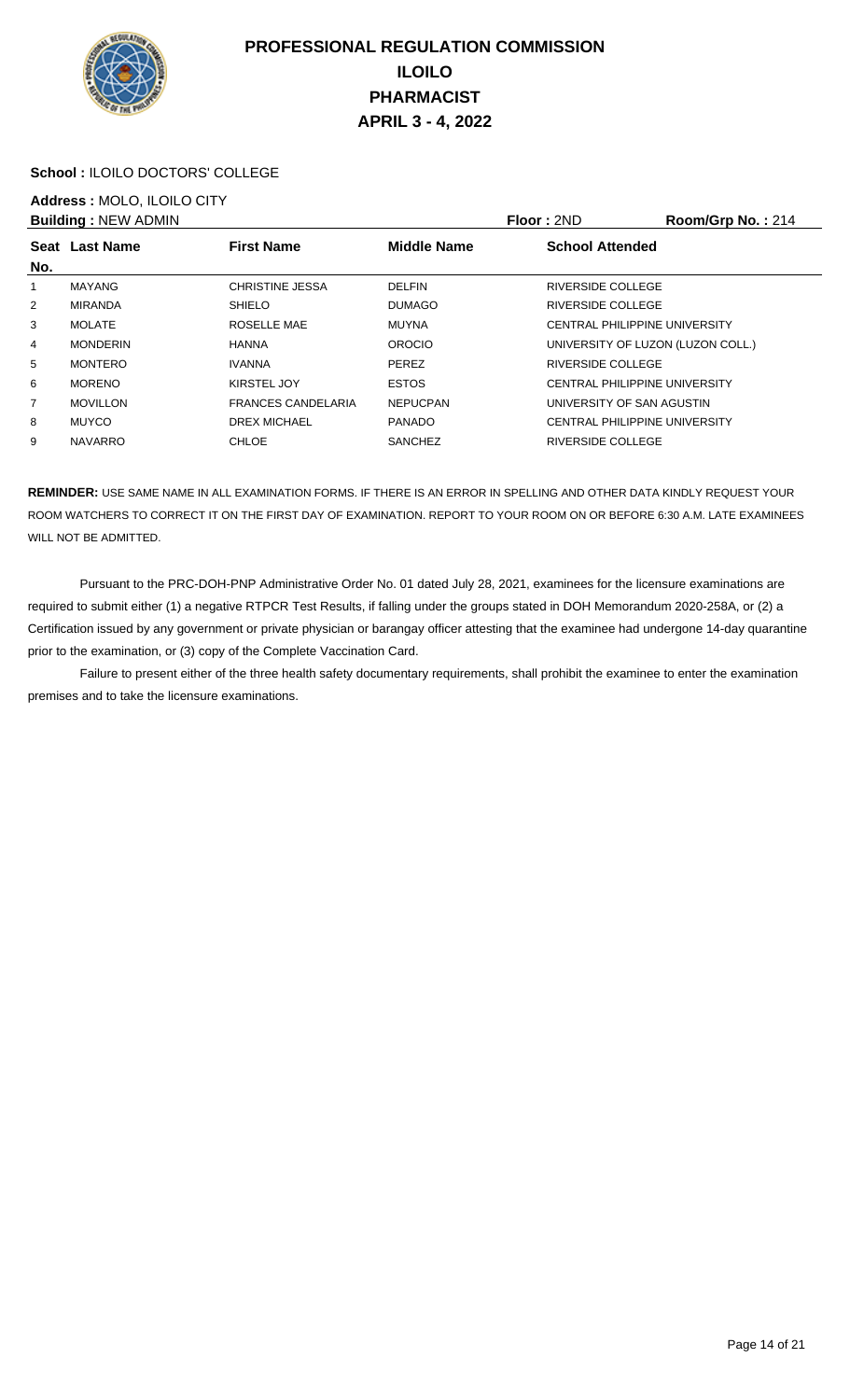

### **School :** ILOILO DOCTORS' COLLEGE

## **Address :** MOLO, ILOILO CITY

|                | <b>Building: NEW ADMIN</b> |                     |                    | <b>Floor: 2ND</b>             | Room/Grp No.: 209 |
|----------------|----------------------------|---------------------|--------------------|-------------------------------|-------------------|
|                | Seat Last Name             | <b>First Name</b>   | <b>Middle Name</b> | <b>School Attended</b>        |                   |
| No.            |                            |                     |                    |                               |                   |
| 1              | <b>ONTANILLAS</b>          | <b>MARY ANN</b>     | <b>PANIZALES</b>   | CENTRAL PHILIPPINE UNIVERSITY |                   |
| 2              | <b>ORIEMO</b>              | <b>JOWIN GRACE</b>  | <b>OCBEÑA</b>      | CENTRAL PHILIPPINE UNIVERSITY |                   |
| 3              | ORTIZ                      | <b>APRIL ROSE</b>   | <b>LICTAG</b>      | CENTRAL PHILIPPINE UNIVERSITY |                   |
| 4              | <b>PALMARES</b>            | LOVELYN             | <b>BELTRAN</b>     | CENTRAL PHILIPPINE UNIVERSITY |                   |
| 5              | <b>PALOMA</b>              | <b>ROSELLE</b>      | <b>AQUINO</b>      | SAINT GABRIEL COLLEGE-KALIBO  |                   |
| 6              | <b>PALOMO</b>              | <b>FRANCIS ROSE</b> | LUABLE             | CENTRAL PHILIPPINE UNIVERSITY |                   |
| $\overline{7}$ | PANALIGAN                  | SAMANTHA GILIA      | YSULAN             | ARELLANO UNIVERSITY-MANILA    |                   |
| 8              | <b>PARRA</b>               | LEDA MIA            | JALBUENA           | CENTRAL PHILIPPINE UNIVERSITY |                   |
| 9              | <b>PASCO</b>               | MA. MICHAELA        |                    | RIVERSIDE COLLEGE             |                   |
|                |                            |                     |                    |                               |                   |

**REMINDER:** USE SAME NAME IN ALL EXAMINATION FORMS. IF THERE IS AN ERROR IN SPELLING AND OTHER DATA KINDLY REQUEST YOUR ROOM WATCHERS TO CORRECT IT ON THE FIRST DAY OF EXAMINATION. REPORT TO YOUR ROOM ON OR BEFORE 6:30 A.M. LATE EXAMINEES WILL NOT BE ADMITTED.

 Pursuant to the PRC-DOH-PNP Administrative Order No. 01 dated July 28, 2021, examinees for the licensure examinations are required to submit either (1) a negative RTPCR Test Results, if falling under the groups stated in DOH Memorandum 2020-258A, or (2) a Certification issued by any government or private physician or barangay officer attesting that the examinee had undergone 14-day quarantine prior to the examination, or (3) copy of the Complete Vaccination Card.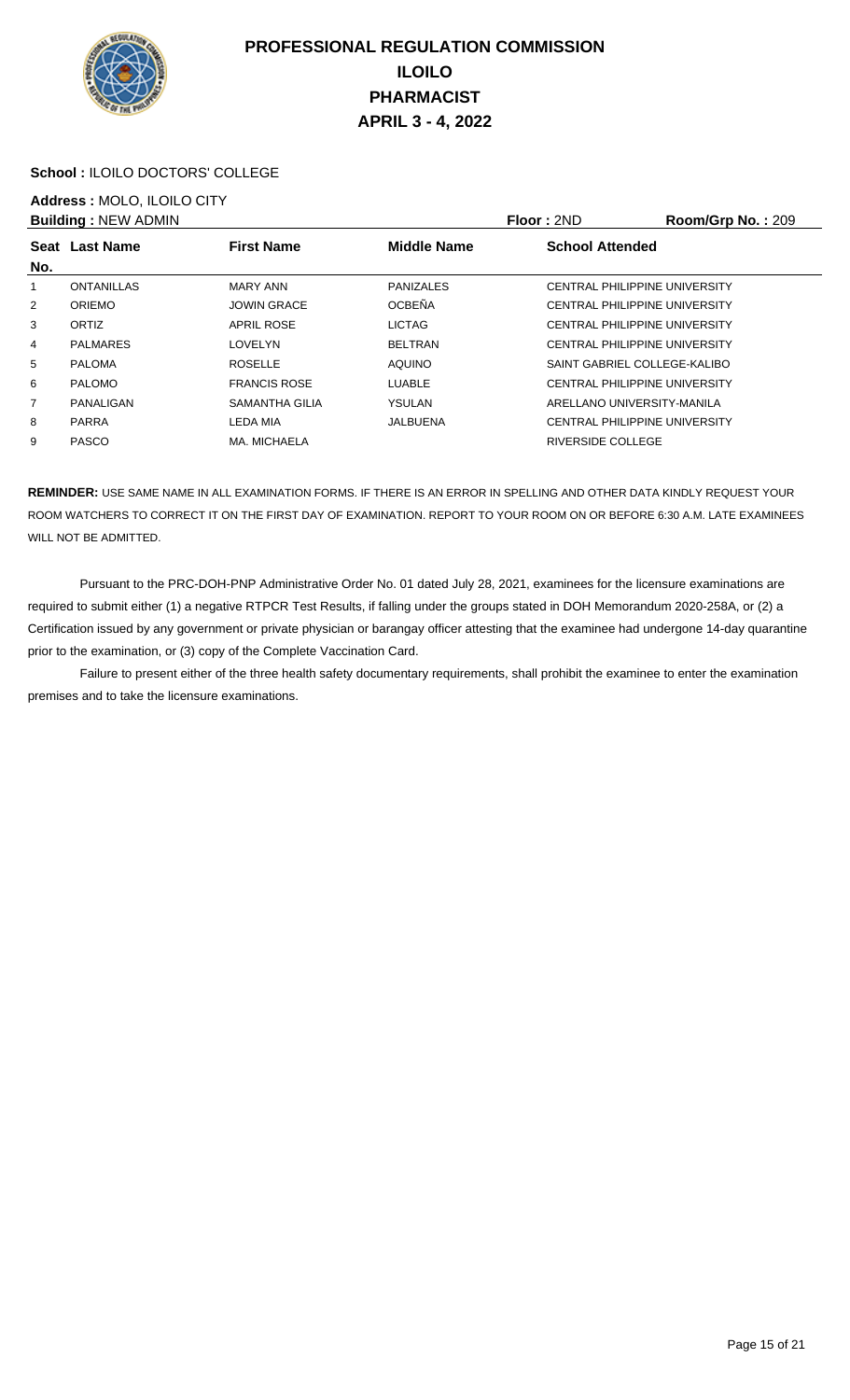

### **School :** ILOILO DOCTORS' COLLEGE

## **Address :** MOLO, ILOILO CITY

|                | <b>Building: NEW ADMIN</b> |                          |                    | Floor: 2ND                                           | Room/Grp No.: 211 |
|----------------|----------------------------|--------------------------|--------------------|------------------------------------------------------|-------------------|
|                | Seat Last Name             | <b>First Name</b>        | <b>Middle Name</b> | <b>School Attended</b>                               |                   |
| No.            |                            |                          |                    |                                                      |                   |
|                | <b>PINEDA</b>              | <b>MARY LEOLYN GEE</b>   | <b>BOTEA</b>       | CENTRAL PHILIPPINE UNIVERSITY                        |                   |
| $\overline{2}$ | <b>POTOT</b>               | <b>MARY CAULEY</b>       | <b>CABUSBUSAN</b>  | UNIVERSITY OF SAN AGUSTIN                            |                   |
| 3              | <b>PUSING</b>              | CECIL JOY                | <b>ALIDO</b>       | CENTRAL PHILIPPINE UNIVERSITY                        |                   |
| 4              | <b>RAGUS</b>               | <b>FRANCES ANTONETTE</b> | <b>ZACARIAS</b>    | CENTRAL PHILIPPINE UNIVERSITY                        |                   |
| 5              | RAMIREZ                    | NOVEW JOY                | <b>SILUBRICO</b>   | CENTRAL PHILIPPINE UNIVERSITY                        |                   |
| 6              | <b>RAPADAS</b>             | MHAEJAH DHALE            | <b>TRAYA</b>       | CENTRAL PHILIPPINE UNIVERSITY                        |                   |
| 7              | <b>RECAÑA</b>              | <b>GRECELA</b>           | <b>CATARATA</b>    | CENTRAL PHILIPPINE UNIVERSITY                        |                   |
| 8              | <b>RECOPUERTO</b>          | <b>CERIDEL MARIE</b>     | <b>GERALDO</b>     | UNIVERSITY OF SAN AGUSTIN                            |                   |
| 9              | <b>RETIBAN</b>             | <b>MARION CLAIRE</b>     | <b>GELOGO</b>      | UNIVERSITY OF NEGROS OCCIDENTAL-<br><b>RECOLETOS</b> |                   |

**REMINDER:** USE SAME NAME IN ALL EXAMINATION FORMS. IF THERE IS AN ERROR IN SPELLING AND OTHER DATA KINDLY REQUEST YOUR ROOM WATCHERS TO CORRECT IT ON THE FIRST DAY OF EXAMINATION. REPORT TO YOUR ROOM ON OR BEFORE 6:30 A.M. LATE EXAMINEES WILL NOT BE ADMITTED.

 Pursuant to the PRC-DOH-PNP Administrative Order No. 01 dated July 28, 2021, examinees for the licensure examinations are required to submit either (1) a negative RTPCR Test Results, if falling under the groups stated in DOH Memorandum 2020-258A, or (2) a Certification issued by any government or private physician or barangay officer attesting that the examinee had undergone 14-day quarantine prior to the examination, or (3) copy of the Complete Vaccination Card.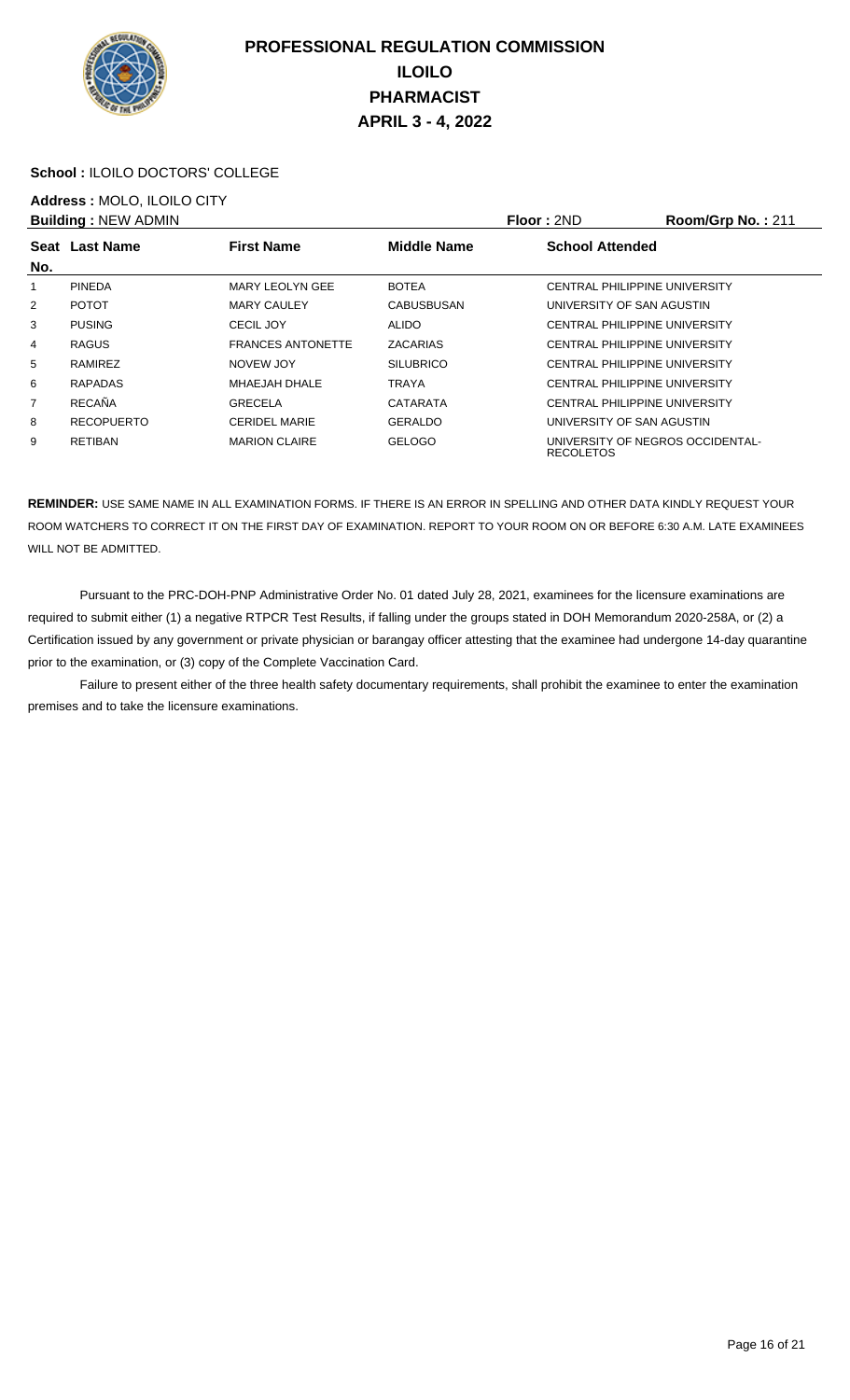

#### **School :** ILOILO DOCTORS' COLLEGE

## **Address :** MOLO, ILOILO CITY

|     | <b>Building: NEW ADMIN</b> |                    |                    | Floor: 2ND                                           | <b>Room/Grp No.: 213</b> |
|-----|----------------------------|--------------------|--------------------|------------------------------------------------------|--------------------------|
|     | Seat Last Name             | <b>First Name</b>  | <b>Middle Name</b> | <b>School Attended</b>                               |                          |
| No. |                            |                    |                    |                                                      |                          |
|     | <b>ROJO</b>                | ROSELYN MARIE      | <b>MORONES</b>     | UNIVERSITY OF SAN AGUSTIN                            |                          |
| 2   | <b>RUFINO</b>              | <b>ELLAH MARIE</b> | <b>SALVADOR</b>    | SAINT GABRIEL COLLEGE-KALIBO                         |                          |
| 3   | <b>RUZGAL</b>              | MARY DEE           | <b>SELIDIO</b>     | UNIVERSITY OF SAN AGUSTIN                            |                          |
| 4   | <b>SALCEDO</b>             | LEONILY            | <b>DELICANA</b>    | CENTRAL PHILIPPINE UNIVERSITY                        |                          |
| 5   | <b>SALVADOR</b>            | <b>AIKA MARIE</b>  |                    | UNIVERSITY OF SOUTHERN PHILIPPINES                   |                          |
| 6   | <b>SAMA</b>                | <b>GEORGIA</b>     | <b>GERASMIA</b>    | UNIVERSITY OF NEGROS OCCIDENTAL-<br><b>RECOLETOS</b> |                          |
| 7   | <b>SEGOVIA</b>             | <b>FREZYL MAY</b>  | <b>ALQUINTO</b>    | UNIVERSITY OF SAN AGUSTIN                            |                          |
| 8   | <b>SELIBIO</b>             | NADILYN JANE       | <b>BESA</b>        | RIVERSIDE COLLEGE                                    |                          |
| 9   | <b>SERATO</b>              | <b>MARY PEARL</b>  | <b>ACULLADOR</b>   | <b>CENTRAL PHILIPPINE UNIVERSITY</b>                 |                          |

**REMINDER:** USE SAME NAME IN ALL EXAMINATION FORMS. IF THERE IS AN ERROR IN SPELLING AND OTHER DATA KINDLY REQUEST YOUR ROOM WATCHERS TO CORRECT IT ON THE FIRST DAY OF EXAMINATION. REPORT TO YOUR ROOM ON OR BEFORE 6:30 A.M. LATE EXAMINEES WILL NOT BE ADMITTED.

 Pursuant to the PRC-DOH-PNP Administrative Order No. 01 dated July 28, 2021, examinees for the licensure examinations are required to submit either (1) a negative RTPCR Test Results, if falling under the groups stated in DOH Memorandum 2020-258A, or (2) a Certification issued by any government or private physician or barangay officer attesting that the examinee had undergone 14-day quarantine prior to the examination, or (3) copy of the Complete Vaccination Card.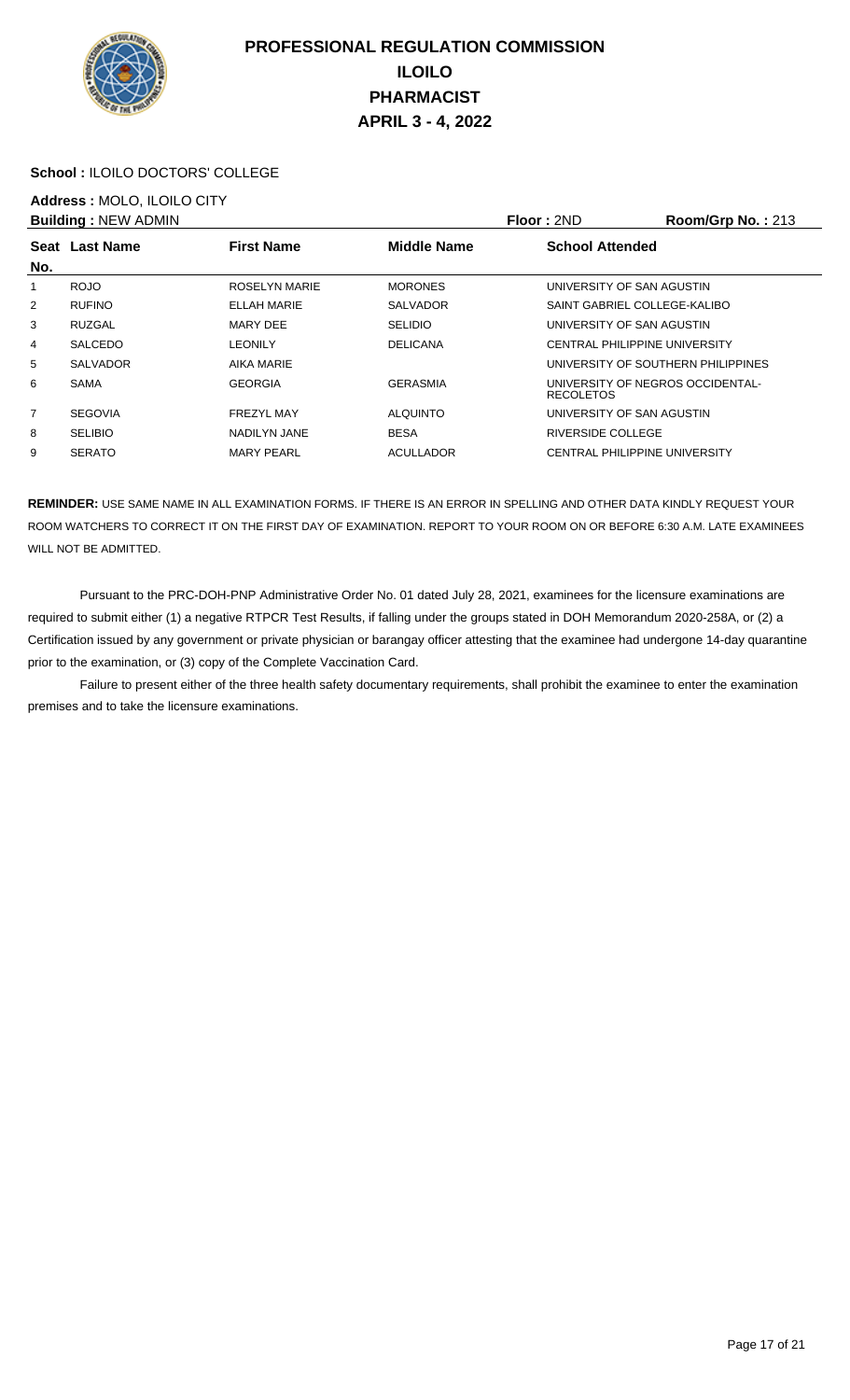

#### **School :** ILOILO DOCTORS' COLLEGE

## **Address :** MOLO, ILOILO CITY

|                | <b>Building: NEW ADMIN</b> |                       |                    | Floor: 2ND                                           | Room/Grp No.: 215                         |
|----------------|----------------------------|-----------------------|--------------------|------------------------------------------------------|-------------------------------------------|
| No.            | Seat Last Name             | <b>First Name</b>     | <b>Middle Name</b> | <b>School Attended</b>                               |                                           |
| 1              | <b>SEVIGAN</b>             | RIZZA JO              | <b>BALADJAY</b>    | CENTRAL PHILIPPINE UNIVERSITY                        |                                           |
| 2              | <b>SIENDO</b>              | MICHERYL ARKEE        | <b>DEQUIÑA</b>     | <b>CENTRAL PHILIPPINE UNIVERSITY</b>                 |                                           |
| 3              | <b>SILVA</b>               | CAMILLE               | <b>ESCORSUELA</b>  | <b>CENTRAL PHILIPPINE UNIVERSITY</b>                 |                                           |
| 4              | <b>SOLAS</b>               | <b>JEEN CLYDE</b>     | <b>DUGA</b>        | <b>CENTRAL PHILIPPINE UNIVERSITY</b>                 |                                           |
| 5              | <b>SULLEZA</b>             | <b>MYLENE</b>         | <b>SIMPAO</b>      | CENTRAL PHILIPPINE UNIVERSITY                        |                                           |
| 6              | <b>SUMALDE</b>             | MELLAH MAE            | <b>SILAO</b>       | INC.                                                 | LPU-ST. CABRINI SCHOOL OF HEALTH SCIENCES |
| $\overline{7}$ | <b>SUOBIRON</b>            | <b>PATRICIA ANN</b>   | <b>SANTIAGO</b>    | <b>CENTRAL PHILIPPINE UNIVERSITY</b>                 |                                           |
| 8              | <b>SUPERABLE</b>           | <b>GARLIN THERESE</b> | <b>TABUADA</b>     | UNIVERSITY OF NEGROS OCCIDENTAL-<br><b>RECOLETOS</b> |                                           |
| 9              | <b>SUPERIO</b>             | MA. LORENZ            | <b>SUMALDE</b>     | <b>CENTRAL PHILIPPINE UNIVERSITY</b>                 |                                           |

**REMINDER:** USE SAME NAME IN ALL EXAMINATION FORMS. IF THERE IS AN ERROR IN SPELLING AND OTHER DATA KINDLY REQUEST YOUR ROOM WATCHERS TO CORRECT IT ON THE FIRST DAY OF EXAMINATION. REPORT TO YOUR ROOM ON OR BEFORE 6:30 A.M. LATE EXAMINEES WILL NOT BE ADMITTED.

 Pursuant to the PRC-DOH-PNP Administrative Order No. 01 dated July 28, 2021, examinees for the licensure examinations are required to submit either (1) a negative RTPCR Test Results, if falling under the groups stated in DOH Memorandum 2020-258A, or (2) a Certification issued by any government or private physician or barangay officer attesting that the examinee had undergone 14-day quarantine prior to the examination, or (3) copy of the Complete Vaccination Card.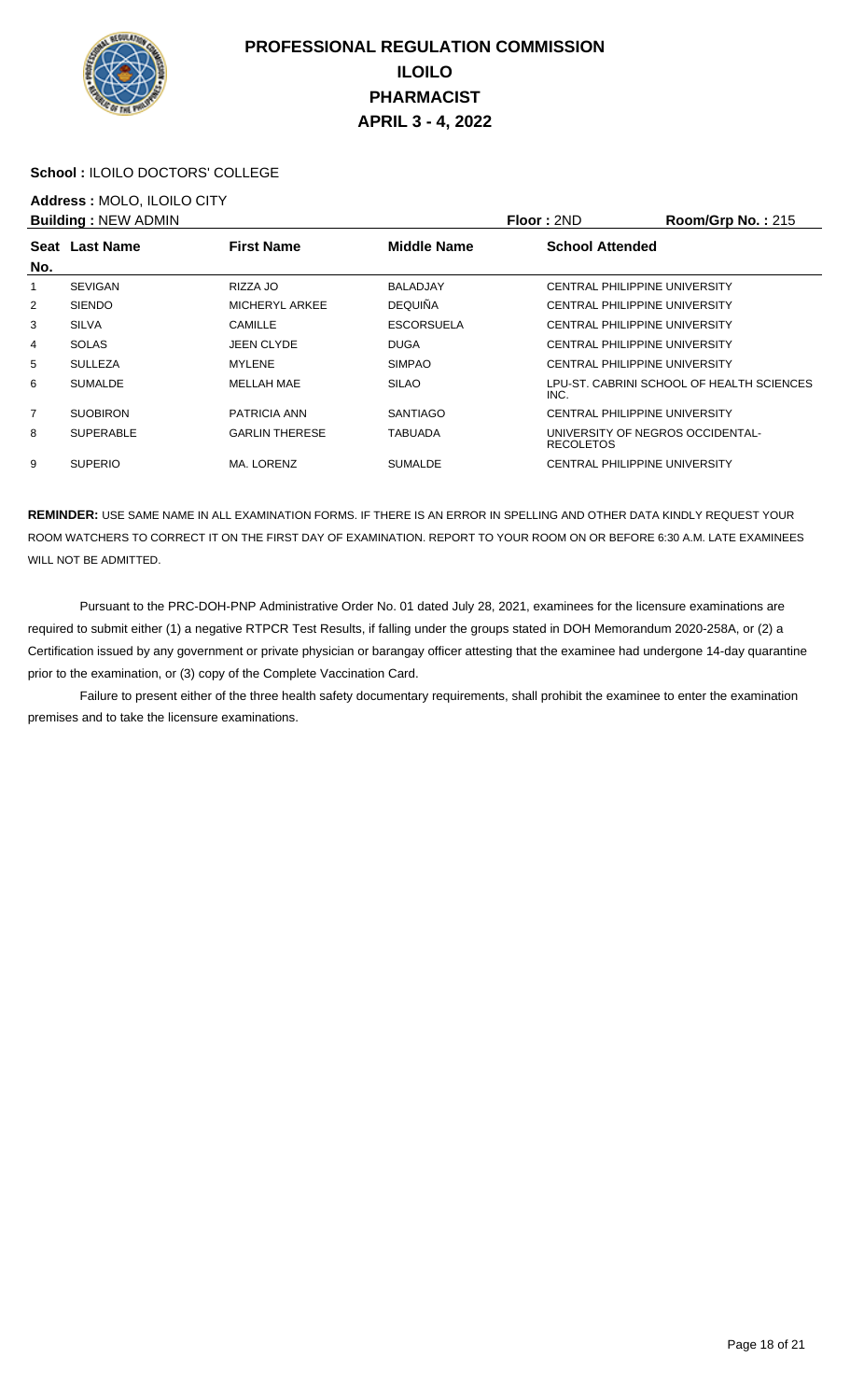

### **School :** ILOILO DOCTORS' COLLEGE

## **Address :** MOLO, ILOILO CITY

|                | <b>Building: NEW ADMIN</b> |                         |                    | Floor: 2ND                                           | Room/Grp No.: $216$ |
|----------------|----------------------------|-------------------------|--------------------|------------------------------------------------------|---------------------|
|                | Seat Last Name             | <b>First Name</b>       | <b>Middle Name</b> | <b>School Attended</b>                               |                     |
| No.            |                            |                         |                    |                                                      |                     |
| 1              | <b>SUYOD</b>               | <b>GD ANNE</b>          | GANZA              | UNIVERSITY OF NEGROS OCCIDENTAL-<br><b>RECOLETOS</b> |                     |
| $\overline{2}$ | TABERA                     | KHAZEL ROSE             | <b>VILCHES</b>     | UNIVERSITY OF SAN AGUSTIN                            |                     |
| 3              | <b>TACDA</b>               | HEXANGELI               | <b>PUTONG</b>      | UNIVERSITY OF SAN AGUSTIN                            |                     |
| 4              | TAN                        | <b>CLAUDINE CHELSEA</b> | LABAYEN            | RIVERSIDE COLLEGE                                    |                     |
| 5              | TANANGONAN                 | JOAN NIKKI              | <b>ALEJO</b>       | <b>CENTRAL PHILIPPINE UNIVERSITY</b>                 |                     |
| 6              | <b>TANDOY</b>              | <b>ELAINNE GRACE</b>    | <b>OMADLE</b>      | CENTRAL PHILIPPINE UNIVERSITY                        |                     |
| 7              | <b>TEOVISIO</b>            | <b>KESHIA GYNL</b>      | <b>HOYUMPA</b>     | RIVERSIDE COLLEGE                                    |                     |
| 8              | <b>TIBURANIA</b>           | <b>FLORANEY</b>         | <b>FLORES</b>      | <b>CENTRAL PHILIPPINE UNIVERSITY</b>                 |                     |
| 9              | <b>TOGA</b>                | HANNAHZEL               | ALENTAJAN          | RIVERSIDE COLLEGE                                    |                     |

**REMINDER:** USE SAME NAME IN ALL EXAMINATION FORMS. IF THERE IS AN ERROR IN SPELLING AND OTHER DATA KINDLY REQUEST YOUR ROOM WATCHERS TO CORRECT IT ON THE FIRST DAY OF EXAMINATION. REPORT TO YOUR ROOM ON OR BEFORE 6:30 A.M. LATE EXAMINEES WILL NOT BE ADMITTED.

 Pursuant to the PRC-DOH-PNP Administrative Order No. 01 dated July 28, 2021, examinees for the licensure examinations are required to submit either (1) a negative RTPCR Test Results, if falling under the groups stated in DOH Memorandum 2020-258A, or (2) a Certification issued by any government or private physician or barangay officer attesting that the examinee had undergone 14-day quarantine prior to the examination, or (3) copy of the Complete Vaccination Card.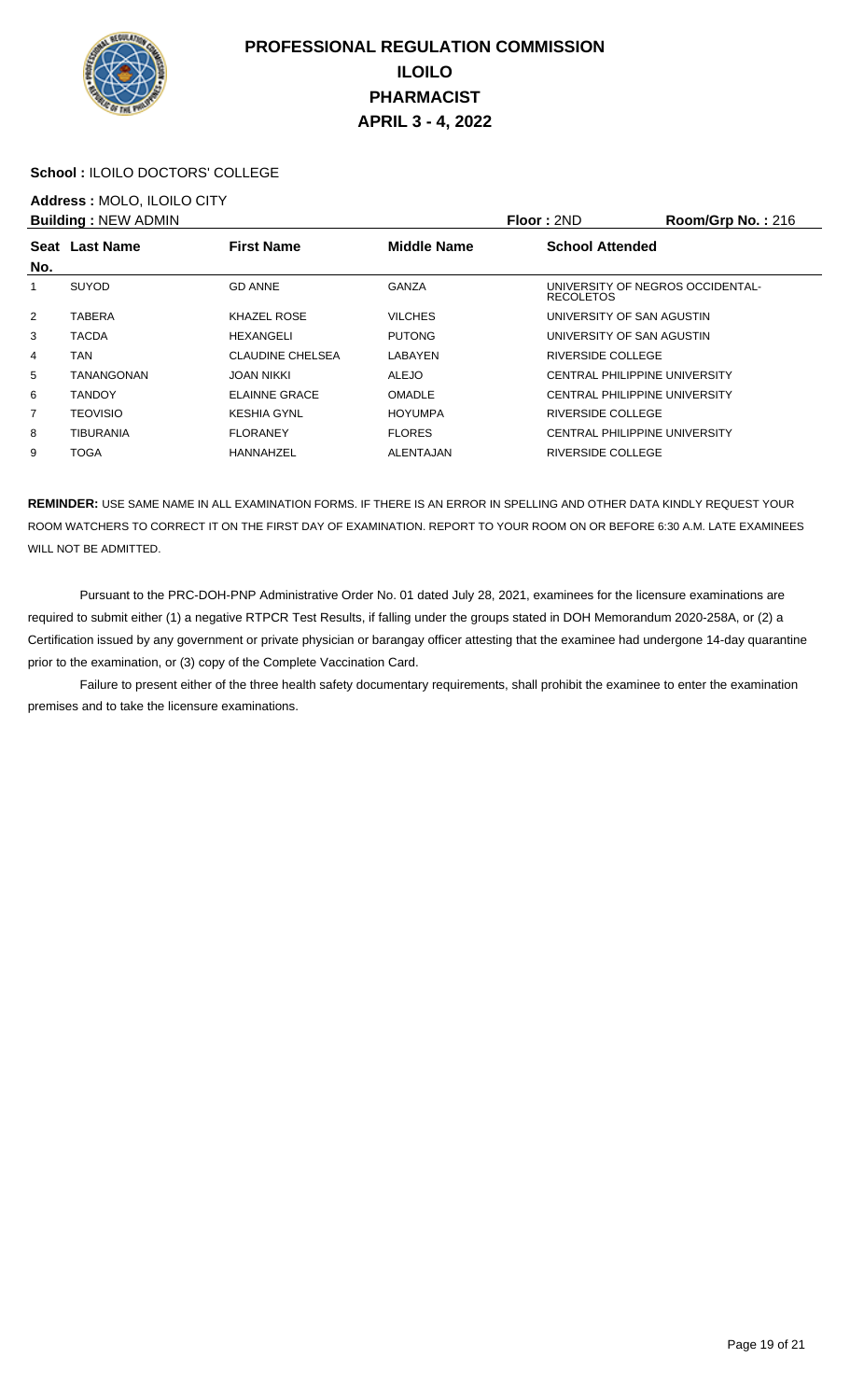

### **School :** ILOILO DOCTORS' COLLEGE

## **Address :** MOLO, ILOILO CITY

| <b>Building: NEW ADMIN</b> |                    |                      |                    | Floor: 2ND                           | Room/Grp No.: 217                        |
|----------------------------|--------------------|----------------------|--------------------|--------------------------------------|------------------------------------------|
|                            | Seat Last Name     | <b>First Name</b>    | <b>Middle Name</b> | <b>School Attended</b>               |                                          |
| No.                        |                    |                      |                    |                                      |                                          |
| 1                          | <b>TOLEDO</b>      | <b>IRIS NICOLE</b>   | YAP                | <b>CENTRAL PHILIPPINE UNIVERSITY</b> |                                          |
| $\overline{2}$             | <b>TOLENTINO</b>   | EVA JEAN             | PENUELA            | DALTA -- CALAMBA CAMPUS              | UNIVERSITY OF PERPETUAL HELP SYSTEM      |
| 3                          | <b>TOLENTINO</b>   | MARY ANGEL LEIGH     | <b>SOPIO</b>       | <b>RECOLETOS</b>                     | UNIVERSITY OF NEGROS OCCIDENTAL-         |
| 4                          | <b>TORRECHANTE</b> | ZREDYEEN             | <b>QUIÑONES</b>    | RIVERSIDE COLLEGE                    |                                          |
| 5                          | <b>TOSINO</b>      | <b>STEPHANIE</b>     | <b>MORADA</b>      | UNIVERSITY OF SAN AGUSTIN            |                                          |
| 6                          | TRAJE              | <b>KATE CHLOEN</b>   | <b>GELLADO</b>     | RIVERSIDE COLLEGE                    |                                          |
| 7                          | <b>TUBOG</b>       | <b>MAERI EONICE</b>  | <b>TENORIO</b>     | <b>DUMAGUETE</b>                     | NEGROS ORIENTAL STATE UNIVERSITY (CVPC)- |
| 8                          | <b>TUMLOS</b>      | <b>NIXMAR</b>        | <b>AGRIS</b>       | <b>CENTRAL PHILIPPINE UNIVERSITY</b> |                                          |
| 9                          | <b>ULMIDO</b>      | <b>JUSTINE OLIVE</b> | <b>ESCORIAL</b>    | <b>RECOLETOS</b>                     | UNIVERSITY OF NEGROS OCCIDENTAL-         |

**REMINDER:** USE SAME NAME IN ALL EXAMINATION FORMS. IF THERE IS AN ERROR IN SPELLING AND OTHER DATA KINDLY REQUEST YOUR ROOM WATCHERS TO CORRECT IT ON THE FIRST DAY OF EXAMINATION. REPORT TO YOUR ROOM ON OR BEFORE 6:30 A.M. LATE EXAMINEES WILL NOT BE ADMITTED.

 Pursuant to the PRC-DOH-PNP Administrative Order No. 01 dated July 28, 2021, examinees for the licensure examinations are required to submit either (1) a negative RTPCR Test Results, if falling under the groups stated in DOH Memorandum 2020-258A, or (2) a Certification issued by any government or private physician or barangay officer attesting that the examinee had undergone 14-day quarantine prior to the examination, or (3) copy of the Complete Vaccination Card.